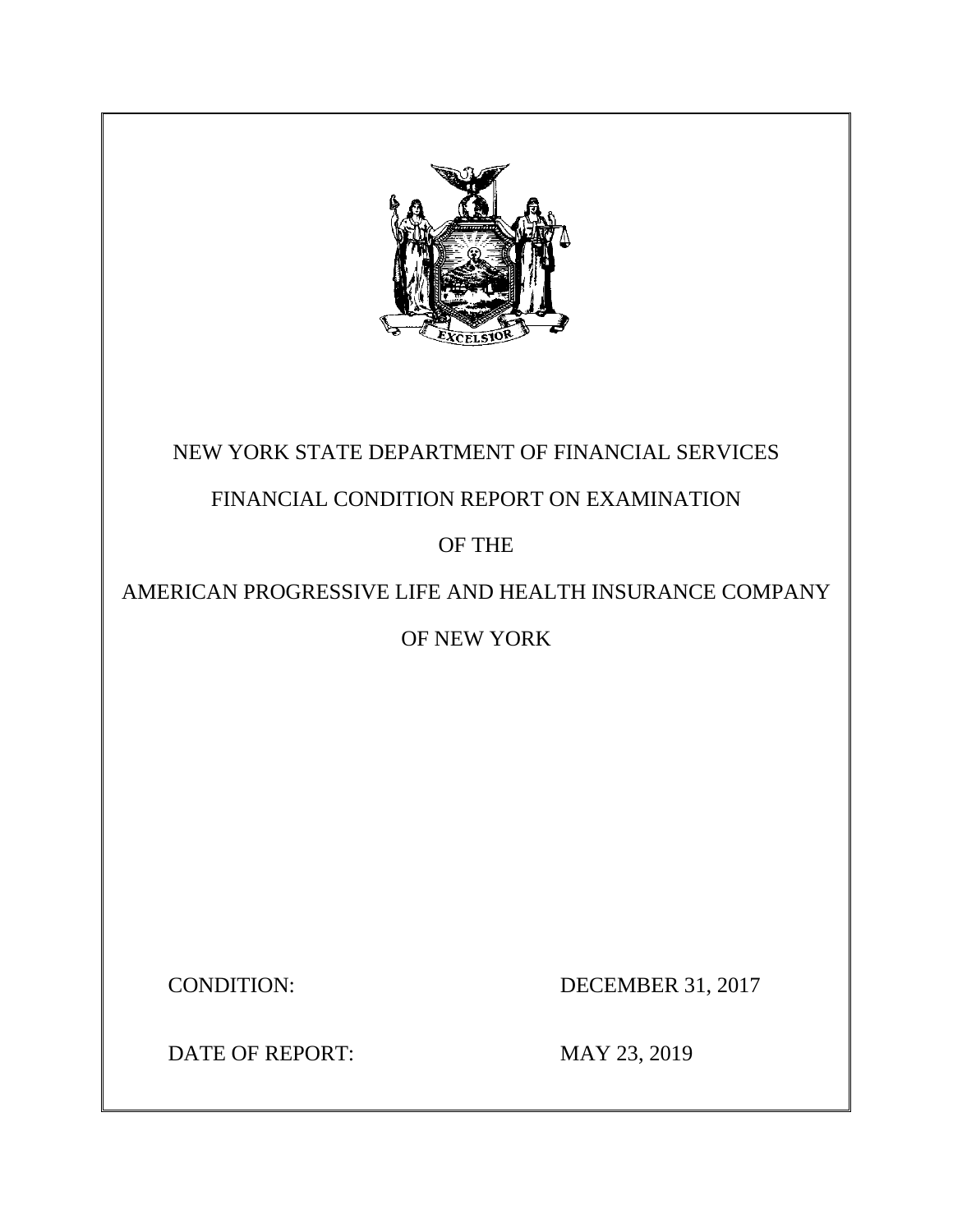### NEW YORK STATE DEPARTMENT OF FINANCIAL SERVICES

### FINANCIAL CONDITION REPORT ON EXAMINATION

### OF THE

## AMERICAN PROGRESSIVE LIFE AND HEALTH INSURANCE COMPANY

### OF NEW YORK

### AS OF

DECEMBER 31, 2017

DATE OF REPORT: MAY 23, 2019

EXAMINER: LESTER C. SCHOTT, CFE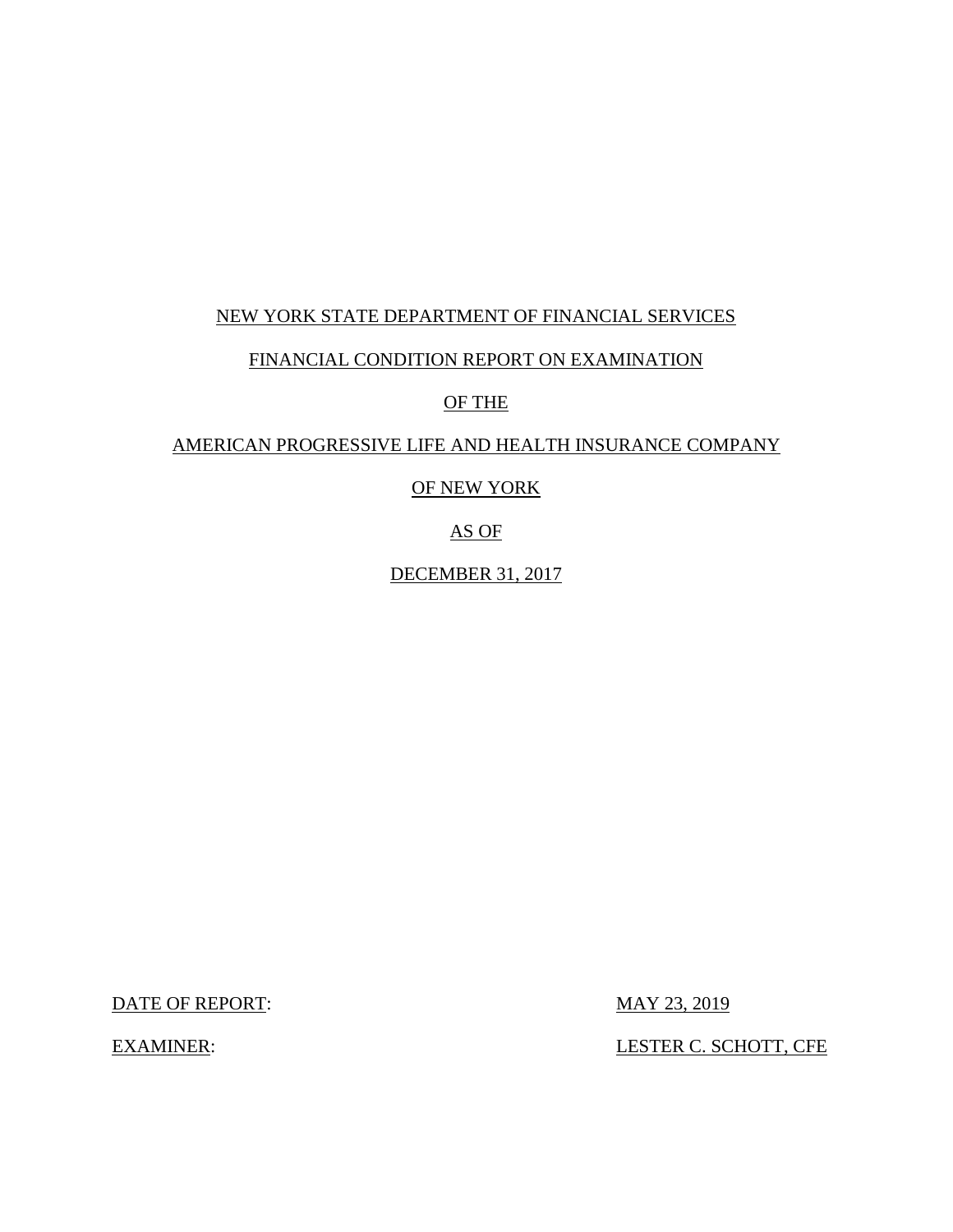# TABLE OF CONTENTS

| <b>ITEM</b> |                                      | PAGE NO.       |
|-------------|--------------------------------------|----------------|
| 1.          | Executive summary                    | $\overline{2}$ |
| 2.          | Scope of examination                 | 3              |
| 3.          | Description of Company               | 6              |
|             | A. History                           | 6              |
|             | B. Holding company                   | 7              |
|             | C. Organizational chart              | 7              |
|             | D. Service agreements                | 8              |
|             | E. Management                        | 9              |
| 4.          | Territory and plan of operations     | 11             |
|             | A. Statutory and special deposits    | 11             |
|             | <b>B.</b> Direct operations          | 11             |
|             | C. Reinsurance                       | 12             |
| 5.          | Significant operating results        | 13             |
| 6.          | <b>Financial statements</b>          | 16             |
|             | A. Independent accountants           | 16             |
|             | <b>B.</b> Net admitted assets        | 16             |
|             | C. Liabilities, capital and surplus  | 17             |
|             | D. Condensed summary of operations   | 18             |
|             | E. Capital and surplus account       | 19             |
| 7.          | <b>Subsequent Event</b>              | 20             |
| 8.          | Prior report summary and conclusions | 21             |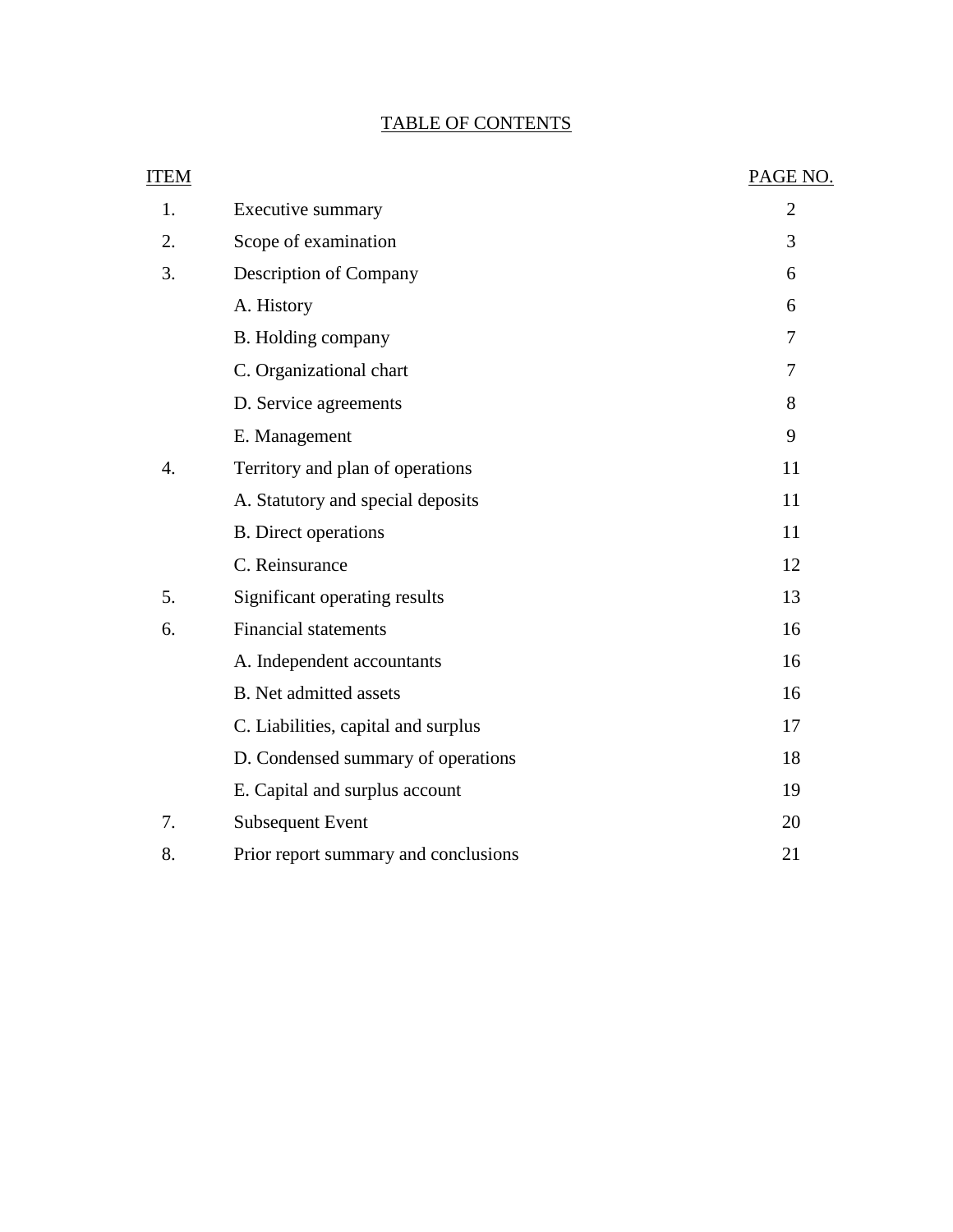

# NEW YORK STATE DEPARTMENT<sub>of</sub> **NCIAL SERVICES**

Andrew M. Cuomo Governor

Linda A. Lacewell Acting Superintendent

May 29, 2019

The Honorable Linda Lacewell Acting Superintendent of Financial Services New York, New York 10004

Madam:

In accordance with instructions contained in Appointment No. 31767, dated April 12, 2018, and annexed hereto, an examination has been made into the condition and affairs of American Progressive Life and Health Insurance Company of New York, hereinafter referred to as "the Company," at its main administrative office located at 8735 Henderson Road, Tampa, FL 33634. The Company's statutory home office is located at One New York Plaza, New York, NY 10004.

Wherever "Department" appears in this report, it refers to the New York State Department of Financial Services.

The report indicating the results of this examination is respectfully submitted.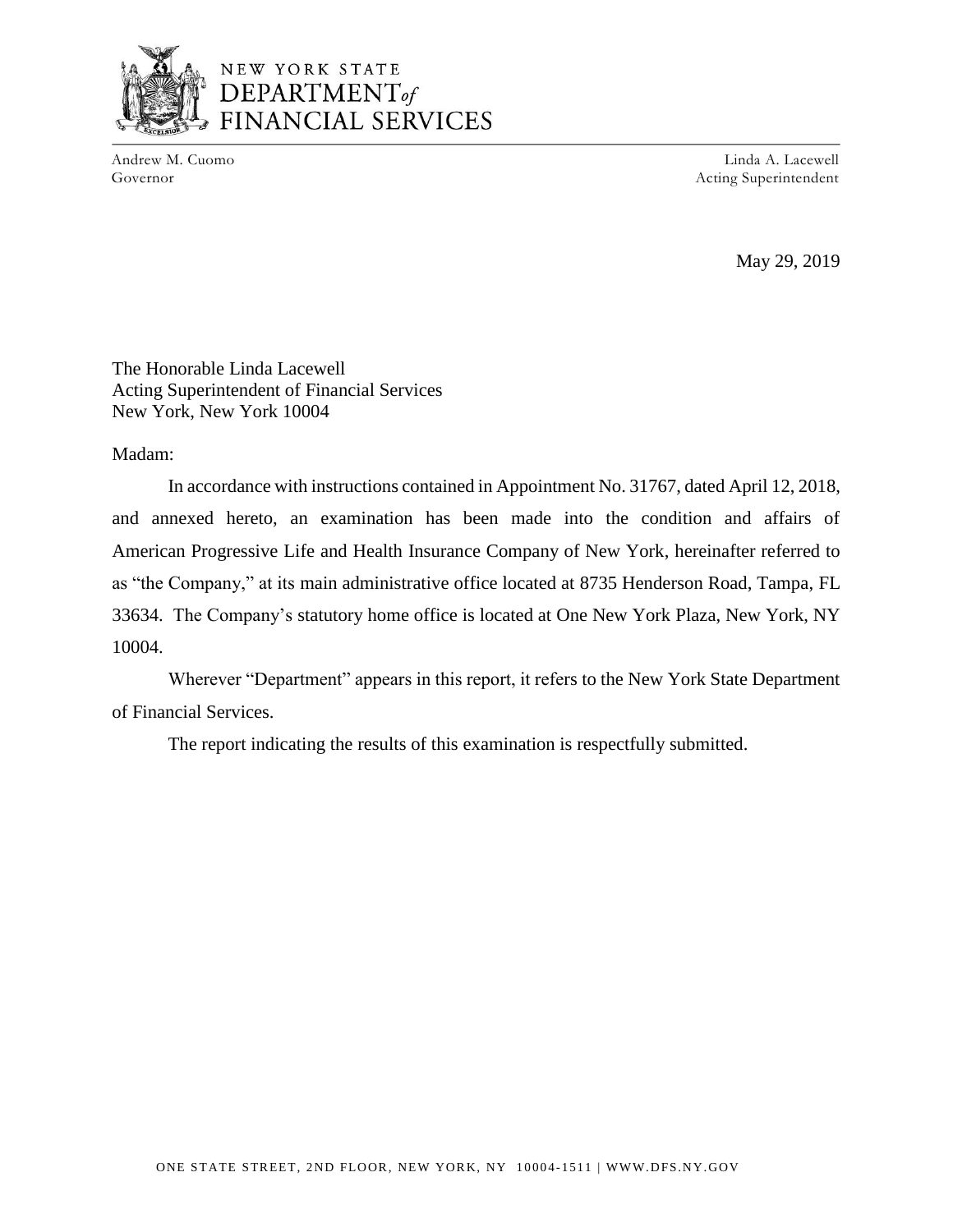#### 1. EXECUTIVE SUMMARY

The material comments contained in this report are summarized below.

- Effective August 3, 2016, the Company ceded all its remaining traditional life insurance in force and accident and health business to Constitution Life Insurance Company ("Constitution Life"), a former affiliate, on a 100% coinsurance basis reinsurance agreement. This arrangement was part of a larger transaction in which Universal American Corp. ("Universal American"), the Company's parent, divested its entire traditional insurance block of business by selling all of the outstanding shares of Constitutional Life and Pyramid Life Insurance Company ("Pyramid"), former affiliates of the Company, to Nassau Reinsurance Group Holdings L.P. Under the terms of the agreement, Nassau acquired all outstanding shares of Constitution Life and Pyramid and the remaining portion of the Company's traditional insurance business for approximately \$43 million in cash. (See item 3A of this report.)
- On April 28, 2017, WellCare Health Plans, Inc. ("WellCare") completed the acquisition of Universal American in an all cash transaction which resulted in Universal American becoming a wholly-owned subsidiary of WellCare. WellCare is a healthcare insurer focused on providing government-sponsored managed care services, primarily through Medicaid, Medicare Advantage and Medicare Prescription Drug Plans to families, children, seniors and individuals with complex medical needs. (See item 3A of this report.)
- On March 27, 2019, WellCare entered into an agreement and a plan of merger (the "Merger Agreement") with Centene Corporation ("Centene"), Wellington Merger Sub I, Inc. ("Merger Sub I") and Wellington Merger Sub II, Inc. ("Merger Sub II"), a Delaware corporations and direct, wholly owned subsidiaries of Centene. Pursuant to the Merger Agreement, subject to the terms and conditions thereof, Centene will acquire all of the outstanding shares of WellCare through a series of transactions: (1) First, Merger Sub I will merge with and into WellCare, with WellCare being surviving and the direct, wholly owned subsidiary of Centene, and (2) WellCare will then merge with and into Merger Sub II, with Merger Sub II being the surviving corporation. Subject to the terms and conditions set out in the Merger Agreement, WellCare's stockholders will receive cash and shares of Centene. The completion of the transactions under the Merger Agreement remains subject to certain closing conditions. (See item 8 of this report.)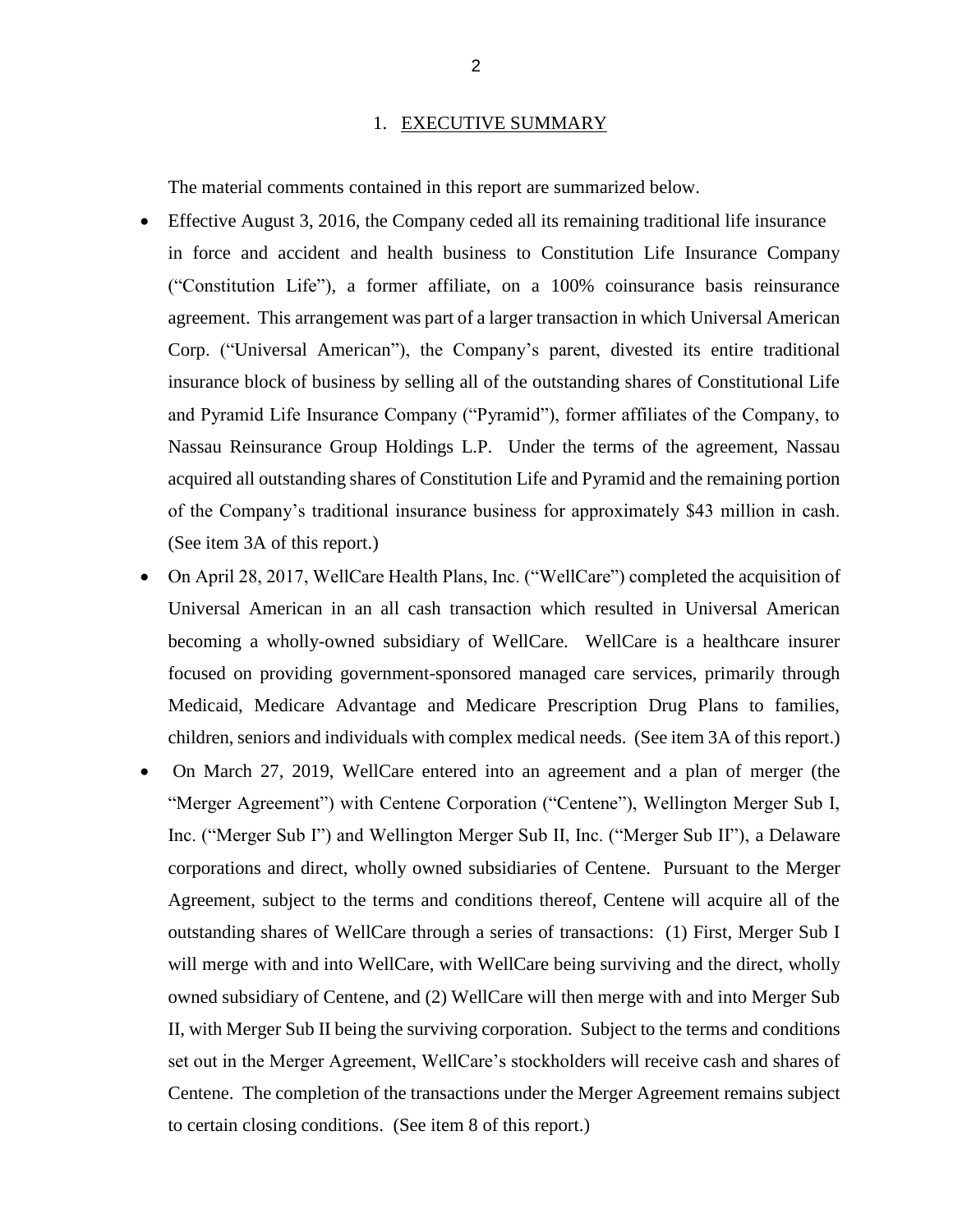#### 2. SCOPE OF EXAMINATION

The examination of the Company was a full-scope examination as defined in the NAIC *Financial Condition Examiners Handbook, 2018 Edition (the "Handbook").* The examination covers the three-year period from January 1, 2015, to December 31, 2017. The examination was conducted observing the guidelines and procedures in the Handbook and, where deemed appropriate by the examiner, transactions occurring subsequent to December 31, 2017, but prior to the date of this report (i.e., the completion date of the examination) were also reviewed.

The examination was conducted on a risk-focused basis in accordance with the provisions of the Handbook published by the National Association of Insurance Commissioners ("NAIC"). The Handbook guidance provides for the establishment of an examination plan based on the examiner's assessment of risk in the insurer's operations and utilizing that evaluation in formulating the nature and extent of the examination. The examiner planned and performed the examination to evaluate the current financial condition as well as identify prospective risks that may threaten the future solvency of the insurer. The examiner identified key processes, assessed the risks within those processes and evaluated the internal control systems and procedures used to mitigate those risks. The examination also included assessing the principles used and significant estimates made by management, evaluating the overall financial statement presentation, and determining management's compliance with New York statutes and Department guidelines, Statutory Accounting Principles as adopted by the Department, and annual statement instructions.

The examination of the Company was conducted and coordinated with the examination of 11 other affiliated entities domiciled in ten jurisdictions. The affiliated entities and their state of domicile are listed in the table below:

| <b>Company Name</b>                        | <b>Domiciliary State</b> |
|--------------------------------------------|--------------------------|
| WellCare of Florida, Inc.                  | Florida                  |
| WellCare Prescription Insurance, Inc.      | Florida                  |
| WellCare Health Insurance of Arizona, Inc. | Arizona                  |
| WellCare of Connecticut, Inc.              | Connecticut              |
| WellCare of Georgia, Inc.                  | Georgia                  |
| Harmony Health Plan, Inc.                  | <b>Illinois</b>          |
| Missouri Care, Inc.                        | Missouri                 |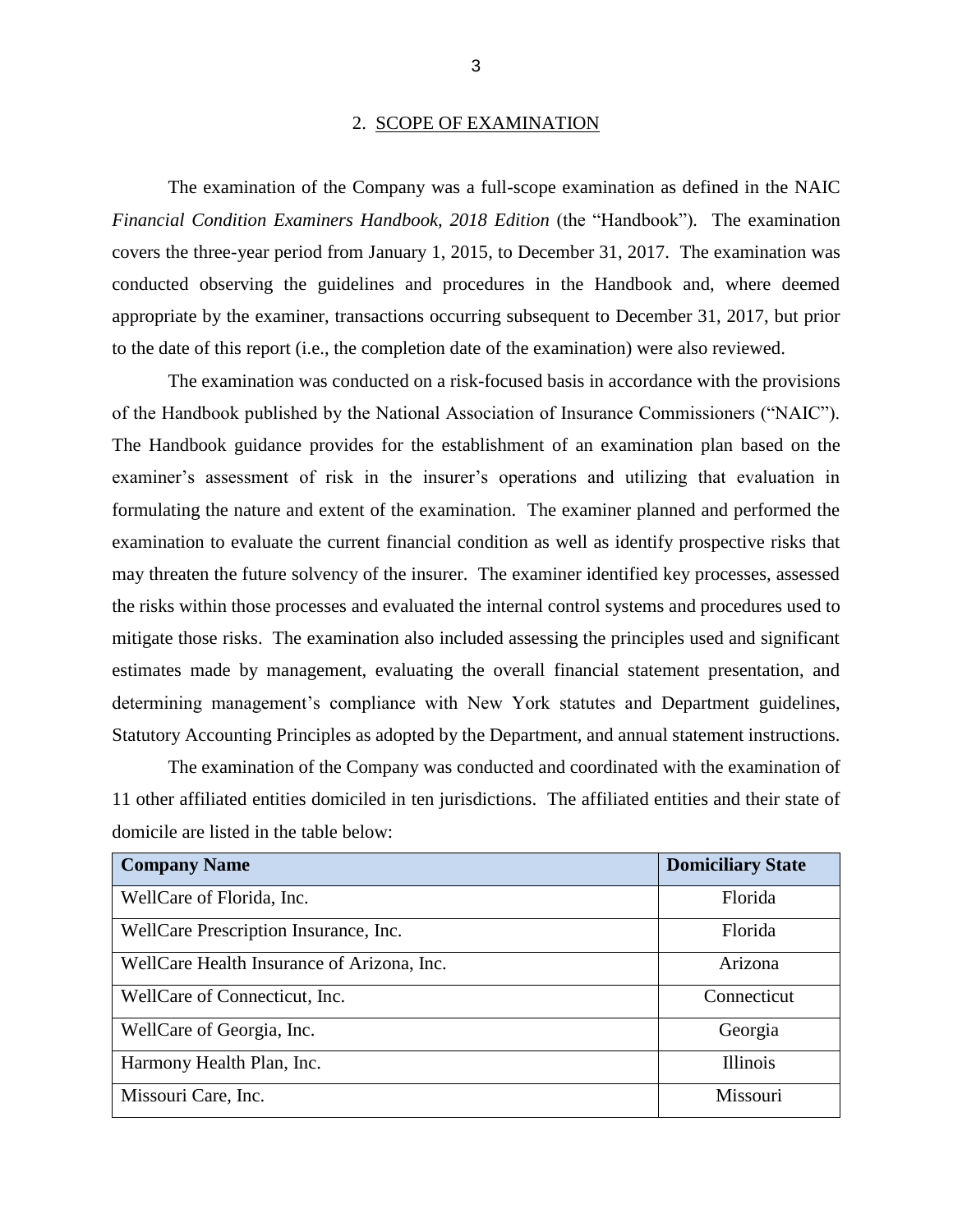| <b>Company Name</b>                       | <b>Domiciliary State</b> |
|-------------------------------------------|--------------------------|
| WellCare of Nebraska, Inc.                | <b>Nebraska</b>          |
| WellCare Health Plans of New Jersey, Inc. | New Jersey               |
| WellCare of Ohio, Inc.                    | Ohio                     |
| WellCare of Oklahoma, Inc.                | Oklahoma                 |

The coordinated examination was led and facilitated by the State of Florida, with participation from the other states. Since the lead and participating states are all accredited by the NAIC, all states deemed it appropriate to rely on each other's work.

Information about the Company's organizational structure, business approach and control environment were utilized to develop the examination approach. The Company's risks and management activities were evaluated incorporating the NAIC's nine branded risk categories. These categories are as follows:

- Pricing/Underwriting
- **Reserving**
- Operational
- **Strategic**
- Credit
- Market
- Liquidity
- Legal
- Reputational

The Company was audited annually, for the years 2015 through 2017, by the accounting firm of Deloitte & Touche LLP. The Company received an unmodified opinion in all years. Certain audit workpapers of the accounting firm were reviewed and relied upon for this examination. The Company is under the oversight of the internal audit department of the holding company which was given the task of assessing the internal control structure and compliance with the Sarbanes-Oxley Act of 2002 ("SOX") and the Model Audit Rule ("MAR"). Where applicable, SOX and MAR workpapers and reports were reviewed and portions were relied upon for this examination.

The examiner reviewed the corrective action taken by the Company with respect to the financial condition recommendation contained in the prior report on examination. The result of the examiner's review is contained in item 8 of this report.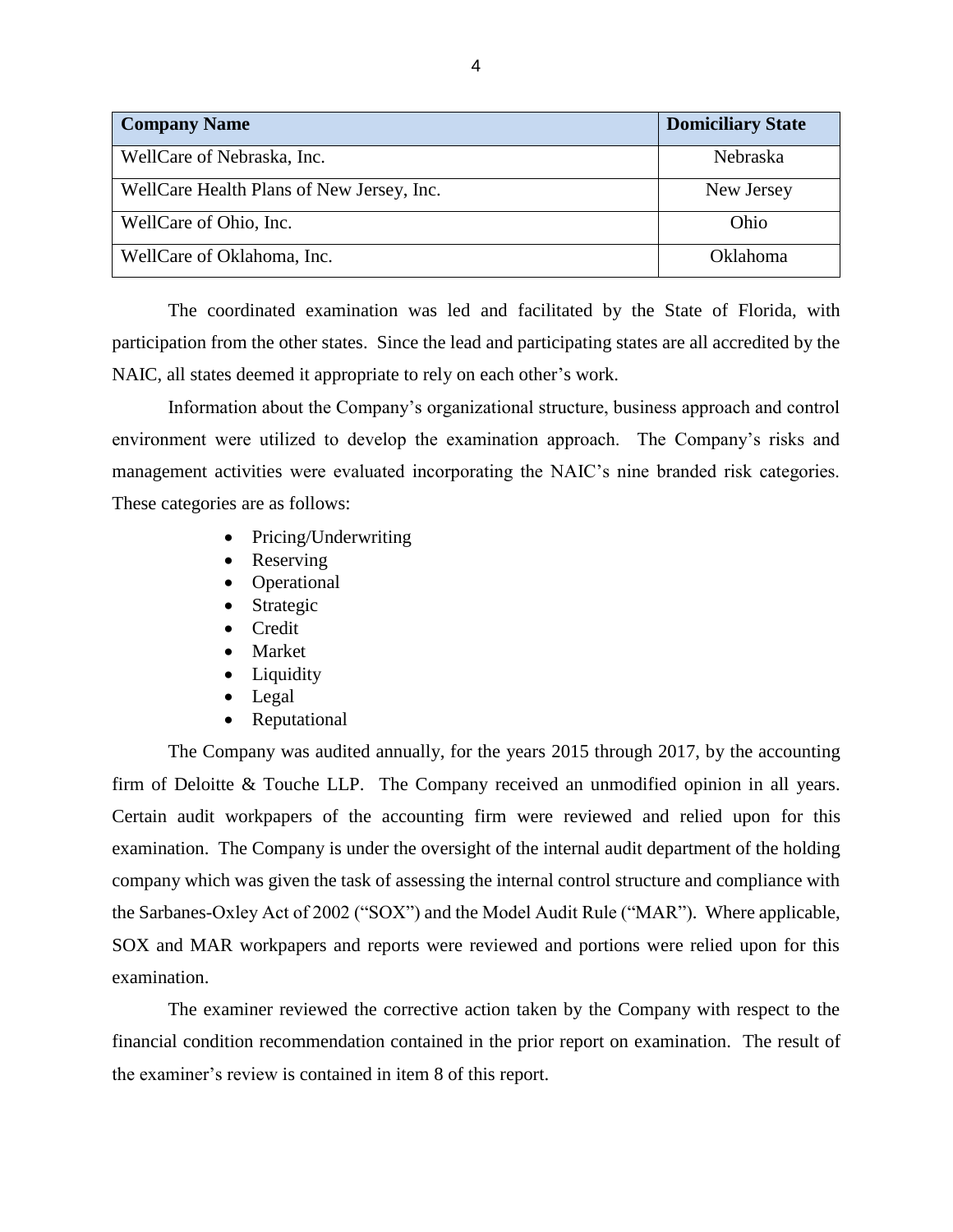This report on examination is confined to financial statements and comments on those matters which involve departure from laws, regulations or rules, or which require explanation or description.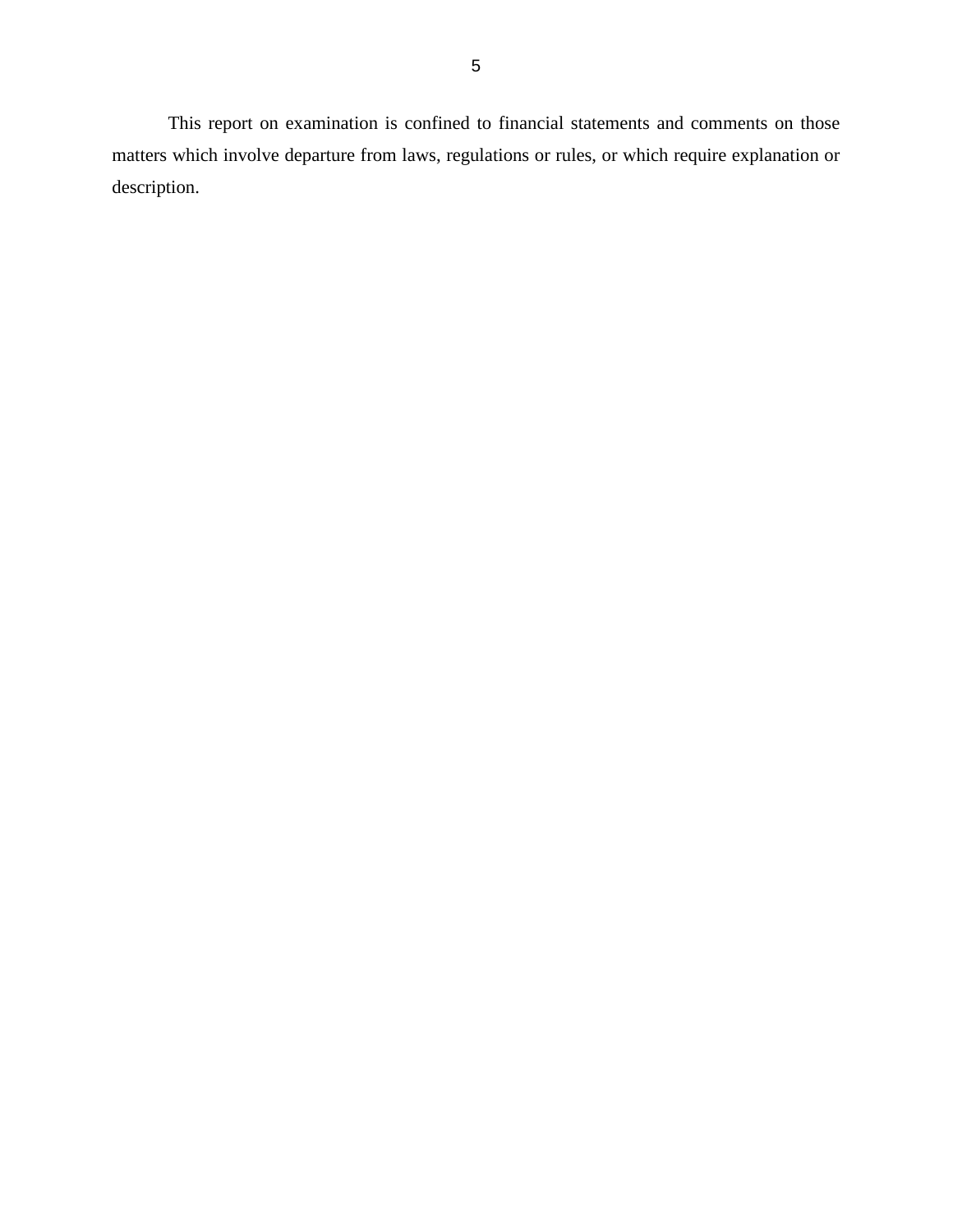#### 3. DESCRIPTION OF COMPANY

#### A. History

The Company was incorporated as a stock accident and health insurance company under the laws of the State of New York on September 22, 1945, under the name American Progressive Health Insurance Company of New York. The Company was licensed and commenced business on March 26, 1946. On January 25, 1979, the Company's charter was amended to include the writing of life insurance and annuities, and the Company's present name was then adopted.

Initial resources of \$151,800, consisting of common capital stock of \$101,200 and paid in and contributed surplus of \$50,600, were provided through the sale of 1,012 shares of common stock (with a par value of \$100 each) for \$150 per share.

On April 29, 2011, the Company stopped writing Medicare Part D and sold the in force block of the business to SilverScript Insurance Corporation, a subsidiary of CVS Caremark Corporation. On June 1, 2012, the Company stopped writing individual life and accident and health insurance. On July 31, 2013, the Company loaned \$13 million to its direct parent, Universal American Corp. ("Universal American"), to capitalize its affiliates that were formed pursuant to the Federal Patient Protection and Affordable Care Act.

Effective August 3, 2016, the Company ceded all its remaining traditional life insurance in force and accident and health business to Constitution Life Insurance Company ("Constitution Life"), a former affiliate, on a 100% coinsurance basis reinsurance agreement. This arrangement was part of a larger transaction in which Universal American divested its entire traditional insurance block of business by selling all of the outstanding shares of Constitutional Life and Pyramid Life Insurance Company ("Pyramid"), former affiliates of the Company, to Nassau Reinsurance Group Holdings L.P. Under the terms of the agreement, Nassau acquired all outstanding shares of Constitution Life and Pyramid and the remaining portion of the Company's traditional insurance business for approximately \$43 million in cash.

On April 28, 2017, WellCare Health Plans, Inc. ("WellCare") completed the acquisition of Universal American in an all cash transaction which resulted in Universal American becoming a wholly-owned subsidiary of WellCare. WellCare is a healthcare insurer focused on providing government-sponsored managed care services, primarily through Medicaid, Medicare Advantage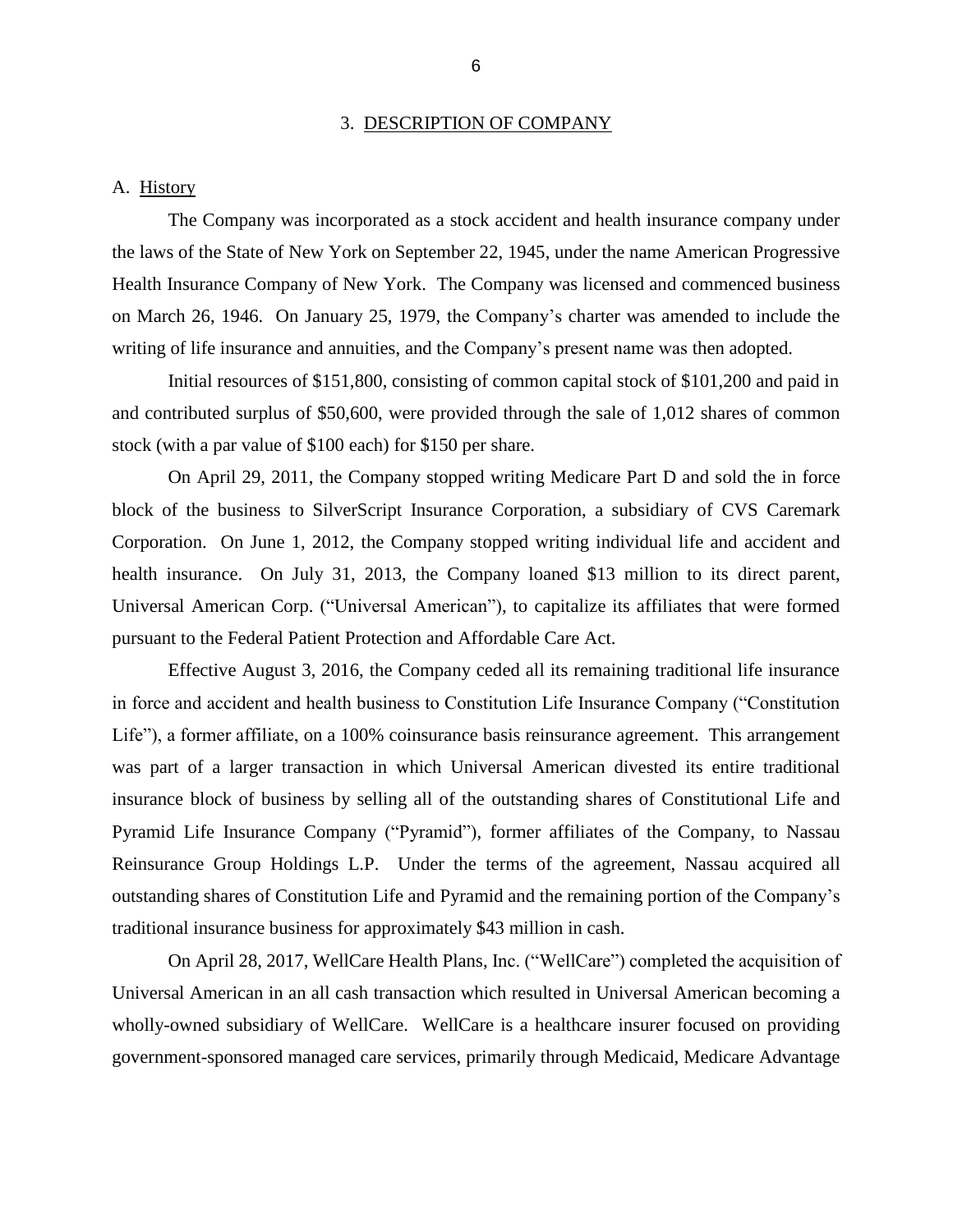and Medicare Prescription Drug Plans to families, children, seniors and individuals with complex medical needs.

#### B. Holding Company

The Company is a wholly owned subsidiary of Universal American Holdings, LLC ("UAH"), a Delaware-domiciled limited liability company. UAH is in turn a wholly owned subsidiary of Universal American, a Delaware-domiciled holding company. Universal American is ultimately owned by WellCare, a Delaware-domiciled holding company.

#### C. Organizational Chart

An organization chart reflecting the relationship between the Company and significant entities in its holding company system as of December 31, 2017, follows:

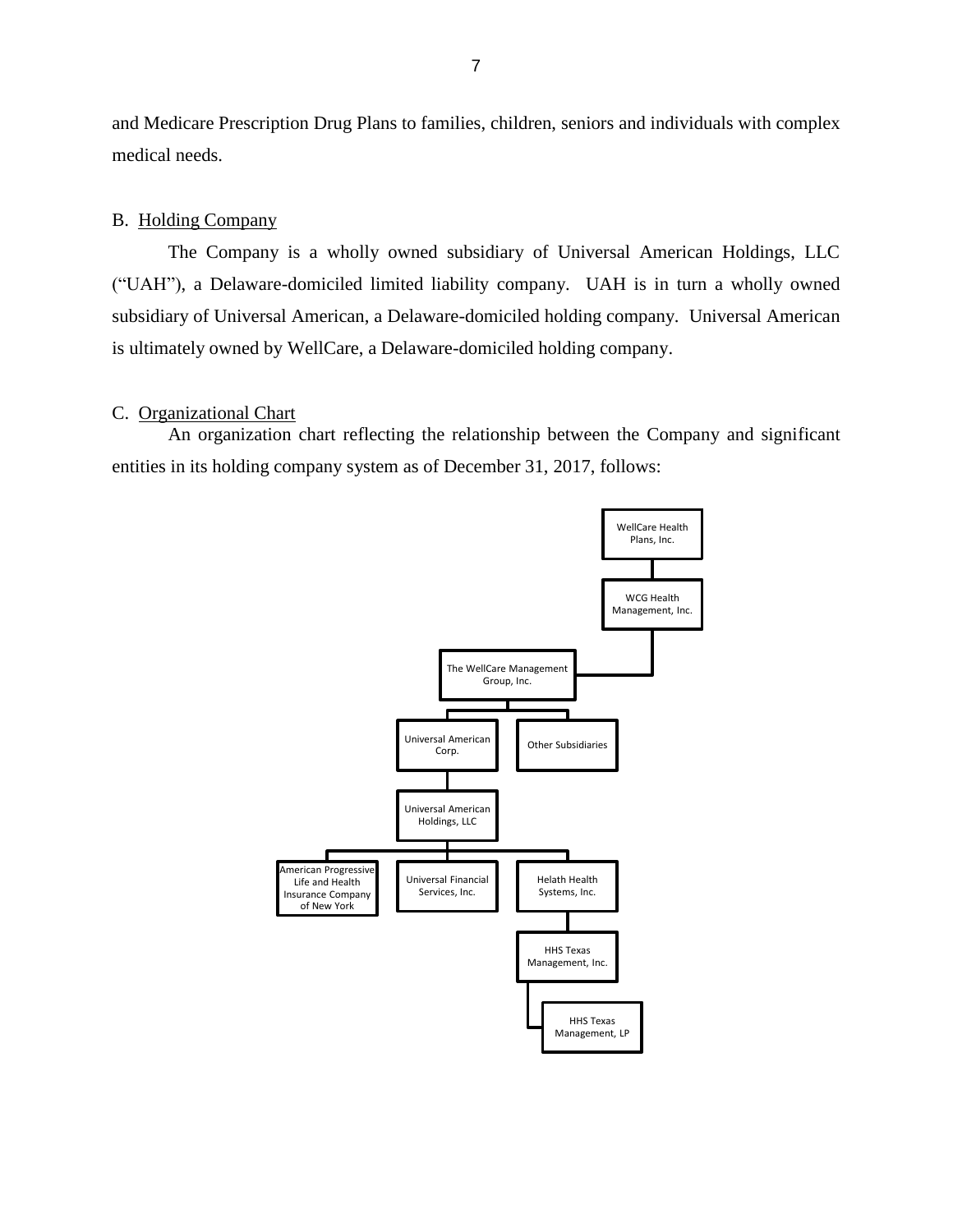# D. Service Agreements

The Company had two service agreements in effect with affiliates during the examination period.

| Type of          |            |                |           |                            |                    |
|------------------|------------|----------------|-----------|----------------------------|--------------------|
| Agreement        |            |                |           |                            | Expense            |
| and              |            | Provider       | Recipient |                            | For Each Year      |
| Department       | Effective  | of             | of        |                            | of the             |
| File Number      | Date       | Services       | Services  | Specific Services Covered  | Examination        |
| Service Expense  | 08/01/2002 | Universal      | The       | Actuarial and tax advice;  | 2015 (\$3,953,858) |
| Reimbursement    |            | American       | Company   | regulatory compliance and  | 2016 (\$2,062,214) |
| and Cost Sharing | Amended    | Financial      |           | government relations       | 2017 (\$1,159,247) |
| Agreement        | 01/24/2011 | Services, Inc. |           | support services; office   |                    |
|                  |            |                |           | and systems support;       |                    |
| Department File  |            |                |           | strategic planning and     |                    |
| No.43427         |            |                |           | general management         |                    |
|                  |            |                |           | services, including        |                    |
|                  |            |                |           | product development,       |                    |
|                  |            |                |           | sales and advertising,     |                    |
|                  |            |                |           | agent services,            |                    |
|                  |            |                |           | information systems,       |                    |
|                  |            |                |           | finance and accounting,    |                    |
|                  |            |                |           | human resources, legal     |                    |
|                  |            |                |           | services, business         |                    |
|                  |            |                |           | planning, and strategic    |                    |
|                  |            |                |           | acquisitions and mergers   |                    |
| Administrative   | 12/01/2005 | <b>HHS</b>     | The       | Administrative services,   | 2015 (\$2,258,479) |
| <b>Services</b>  |            | Texas          | Company   | including claims           | 2016 (\$3,634,125) |
| Agreement        |            | Management,    |           | processing and reporting;  | 2017 (\$3,529,870) |
|                  |            | L.P.           |           | medical management         |                    |
| Department File  |            |                |           | oversight; maintenance of  |                    |
| No. 34771        |            |                |           | provider files, enrollment |                    |
|                  |            |                |           | and eligibility files;     |                    |
|                  |            |                |           | premium billing and        |                    |
|                  |            |                |           | collection; appeals and    |                    |
|                  |            |                |           | grievances; and member     |                    |
|                  |            |                |           | services                   |                    |

\*Amount of Expense Incurred by the Company

The Company participates in a federal income tax allocation agreement with its ultimate parent company, WellCare, and several other affiliates.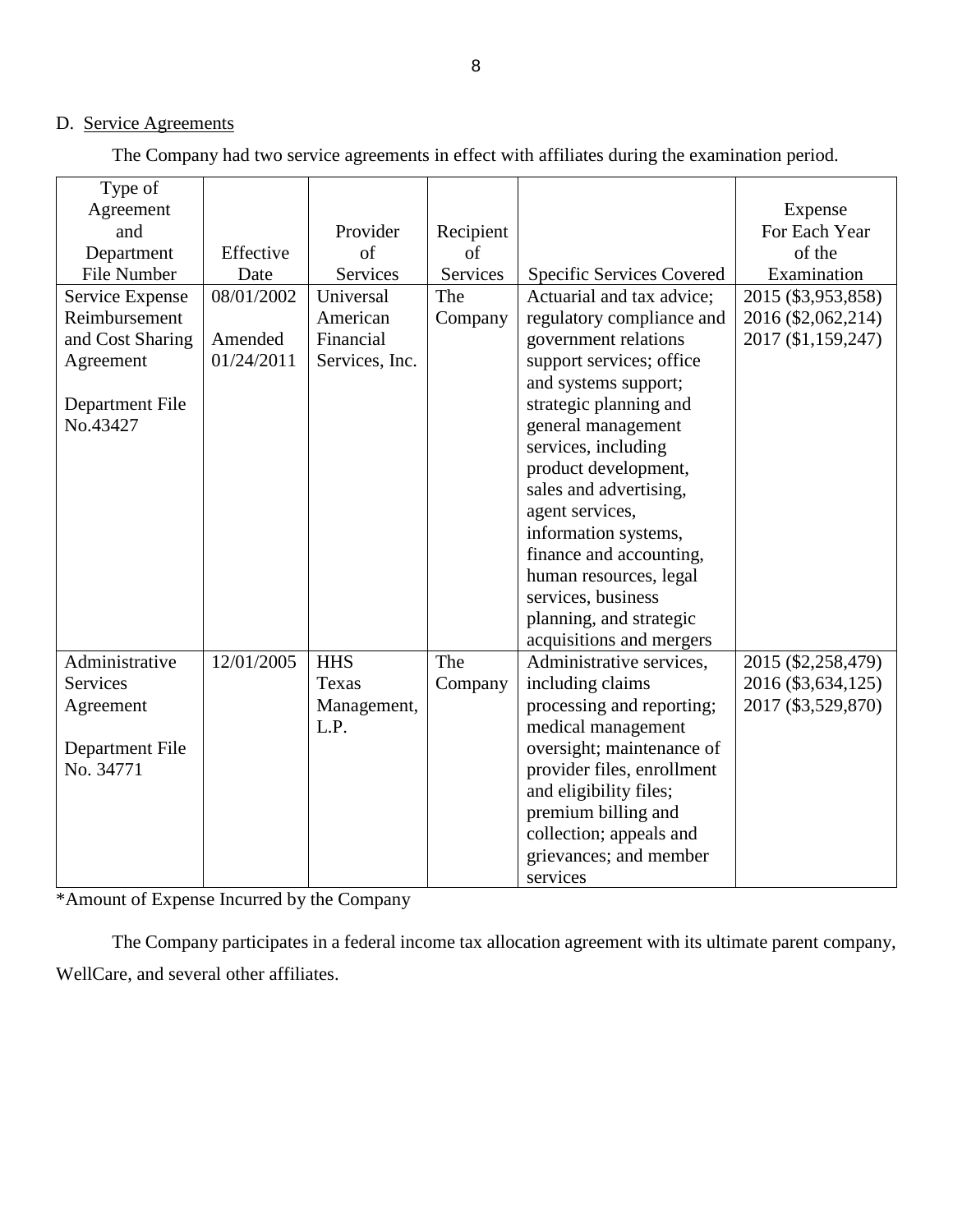#### E. Management

The Company's by-laws provide that the board of directors shall be comprised of not less than seven and not more than eleven directors. Directors are elected for a period of one year at the annual meeting of the shareholders held on the fourth Friday of December of each year, or up to 30 days before or after this date with notice to the Superintendent. As of December 31, 2017, the board of directors consisted of seven members. The board shall have one regular meeting no later than the fourth Friday of April of each year. Special meetings may be called by the Chairman, the President, or the Secretary for any purpose and may be held at any time on written waiver of notice or consent of all the board members.

The seven board members and their principal business affiliation, as of December 31, 2017, were as follows:

| Name and Residence                      | <b>Principal Business Affiliation</b>                                                                                                     | <b>Year First</b><br>Elected |
|-----------------------------------------|-------------------------------------------------------------------------------------------------------------------------------------------|------------------------------|
| Andrew L. Asher<br>Tampa, Florida       | <b>Chief Financial Officer and Treasurer</b><br>American Progressive Life and Health Insurance<br>Company of New York                     | 2017                         |
| Kenneth A. Burdick<br>Tampa, Florida    | President<br>American Progressive Life and Health Insurance<br>Company of New York                                                        | 2017                         |
| John J. Burke<br>New York, New York     | <b>President for New York</b><br>WellCare Health Plans, Inc.                                                                              | 2017                         |
| <b>Anat Hakim</b><br>Jupiter, Florida   | Secretary and Vice President<br>American Progressive Life and Health Insurance<br>Company of New York                                     | 2017                         |
| Michael T. Meyer<br>Lutz, Florida       | Assistant Treasurer, Vice President, and Corporate<br>Controller<br>American Progressive Life and Health Insurance<br>Company of New York | 2017                         |
| Michael R. Polen<br>Tampa, Florida      | <b>Executive Vice President, Medicare and Operations</b><br>WellCare Health Plans, Inc.                                                   | 2017                         |
| David T. Reynolds<br>Deerfield, Florida | Senior Vice President for Northern Division<br>WellCare Health Plans, Inc.                                                                | 2017                         |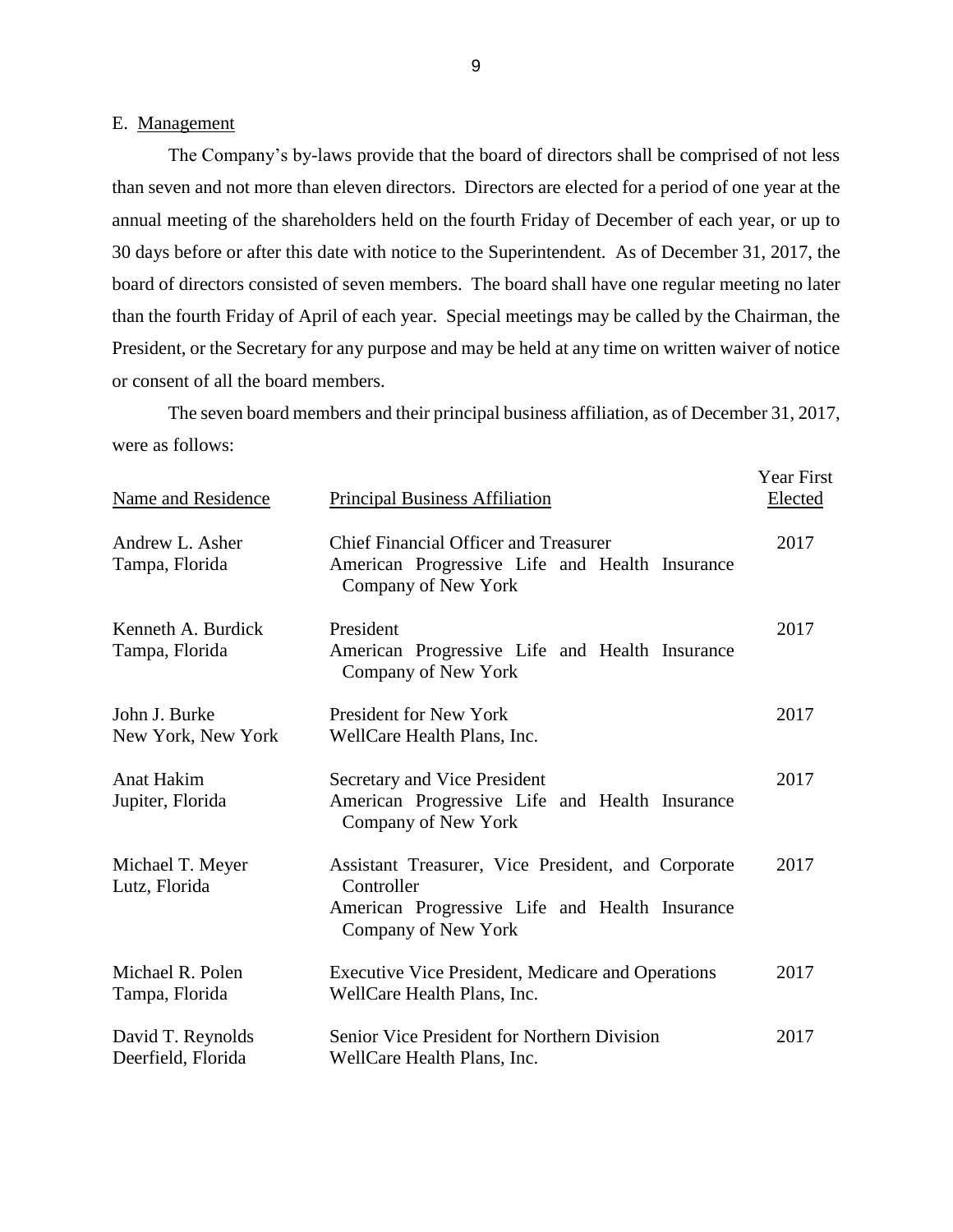All members of the board are employees of the insurance entities within the holding company system. The Company meets the independence requirement at the ultimate parent company level pursuant to Section 1202(b)(3) of the New York Insurance Law.

In September 2018, Kenneth A. Burdick and Michael R. Polen resigned from the board and were replaced by Andrew W. Clifton, Medicare Region President; and Michael W. Haber, Vice President and Assistant Secretary, Universal American Holdings, LLC. David T. Reynolds was then also removed as a director of the Company upon his departure from the WellCare group of companies and was replaced by William A. Jones.

The examiner's review of the minutes of the meetings of the board of directors and its committees indicated that meetings were well attended and that each director attended most meetings.

The following is a listing of the principal officers of the Company as of December 31, 2017:

| <b>Name</b>        | Title                                                         |
|--------------------|---------------------------------------------------------------|
| Kenneth A. Burdick | President                                                     |
| Andrew L. Asher    | <b>Chief Financial Officer and Treasurer</b>                  |
| Michael T. Meyer   | Assistant Treasurer, Vice President, and Corporate Controller |
| Anat Hakim         | Secretary and Vice President                                  |

John T. Mackin, Vice President, is the designated consumer services officer per Section 216.4(c) of 11 NYCRR 216 (Insurance Regulation 64).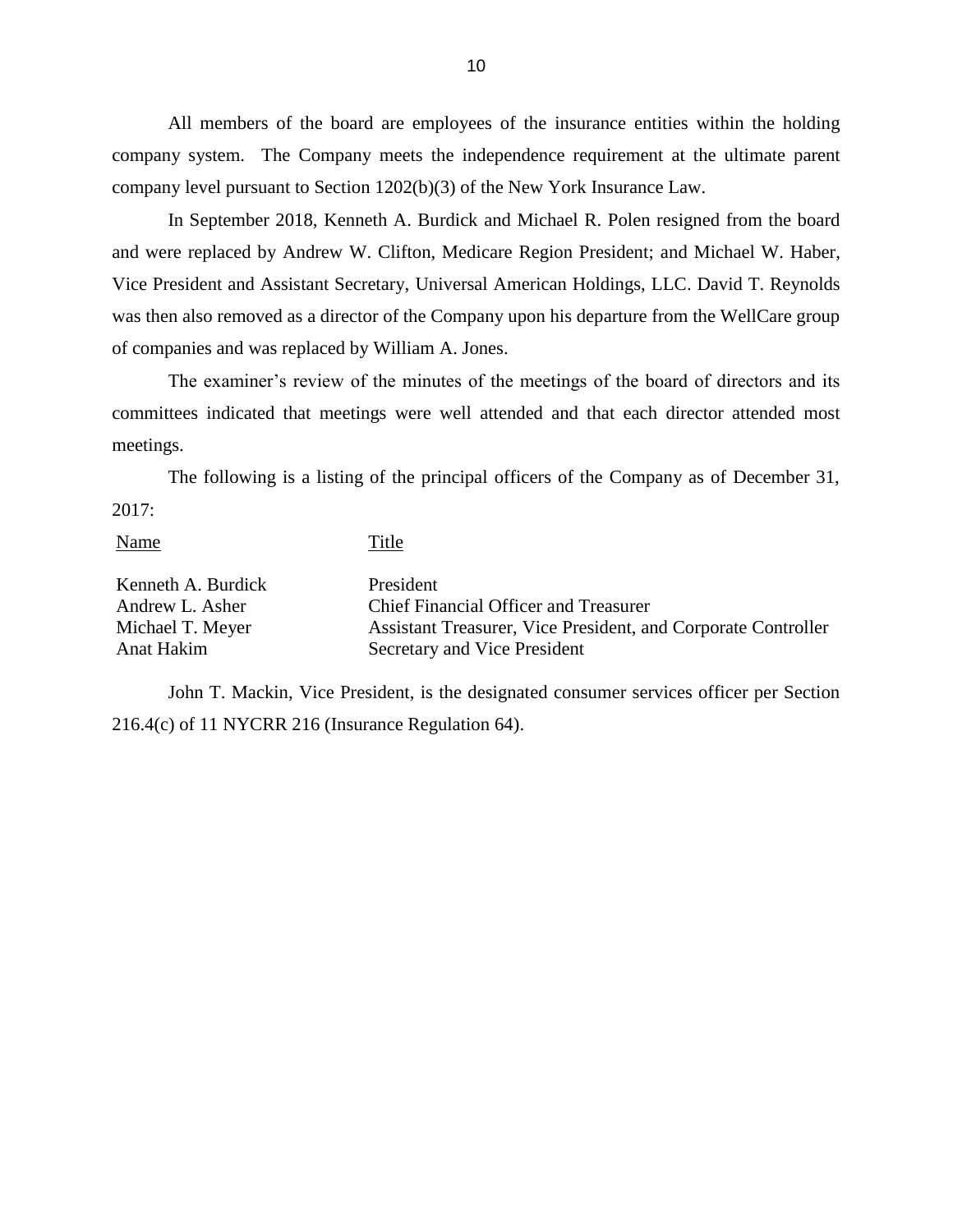#### 4. TERRITORY AND PLAN OF OPERATIONS

The Company is authorized to write life insurance, annuities, and accident and health insurance as defined in paragraphs 1, 2 and 3 of Section 1113(a) of the New York Insurance Law.

The Company is licensed to transact business in 29 states and the District of Columbia. In 2017, 69.7% of life premiums, 59.7% of annuity considerations, and 95.8% of accident and health insurance premiums were received from New York. Policies are written on a non-participating basis.

The following tables show the percentage of direct premiums received, by state, and by major lines of business for the year 2017:

| Life Insurance Premiums |                | <b>Annuity Considerations</b> |  |  |
|-------------------------|----------------|-------------------------------|--|--|
| 69.7%                   | New York       | 59.7%                         |  |  |
| 12.1                    | Arizona        | 23.0                          |  |  |
| 4.2                     | Taxes          | 14.0                          |  |  |
| 2.3                     | South Carolina | 1.6                           |  |  |
| 2.1                     | Pennsylvania   | 1.5                           |  |  |
| 90.3%                   | Subtotal       | 99.8%                         |  |  |
| 9.7                     | All others     | 0.2                           |  |  |
| 100.0%                  | Total          | 100.0%                        |  |  |
|                         |                |                               |  |  |

#### A. Statutory and Special Deposits

As of December 31, 2014, the Company had \$1,550,000 (par value) of United States Treasury Notes on deposit with the State of New York, its domiciliary state, for the benefit of all policyholders, claimants and creditors of the Company. As per confirmations received from the following states, which were reported on Schedule E of the 2017 filed annual statement, an additional \$1,881,258 was being held by the states of Arkansas, Florida, Georgia, Massachusetts, New Hampshire, New Mexico, North Carolina and Virginia.

#### B. Direct Operations

The Company exclusively provides Medicare advantage products to Medicare beneficiaries through a contract with the federal government's Centers for Medicare and Medicaid Services. The products are offered through Preferred Provider Organization Plans ("PPO") and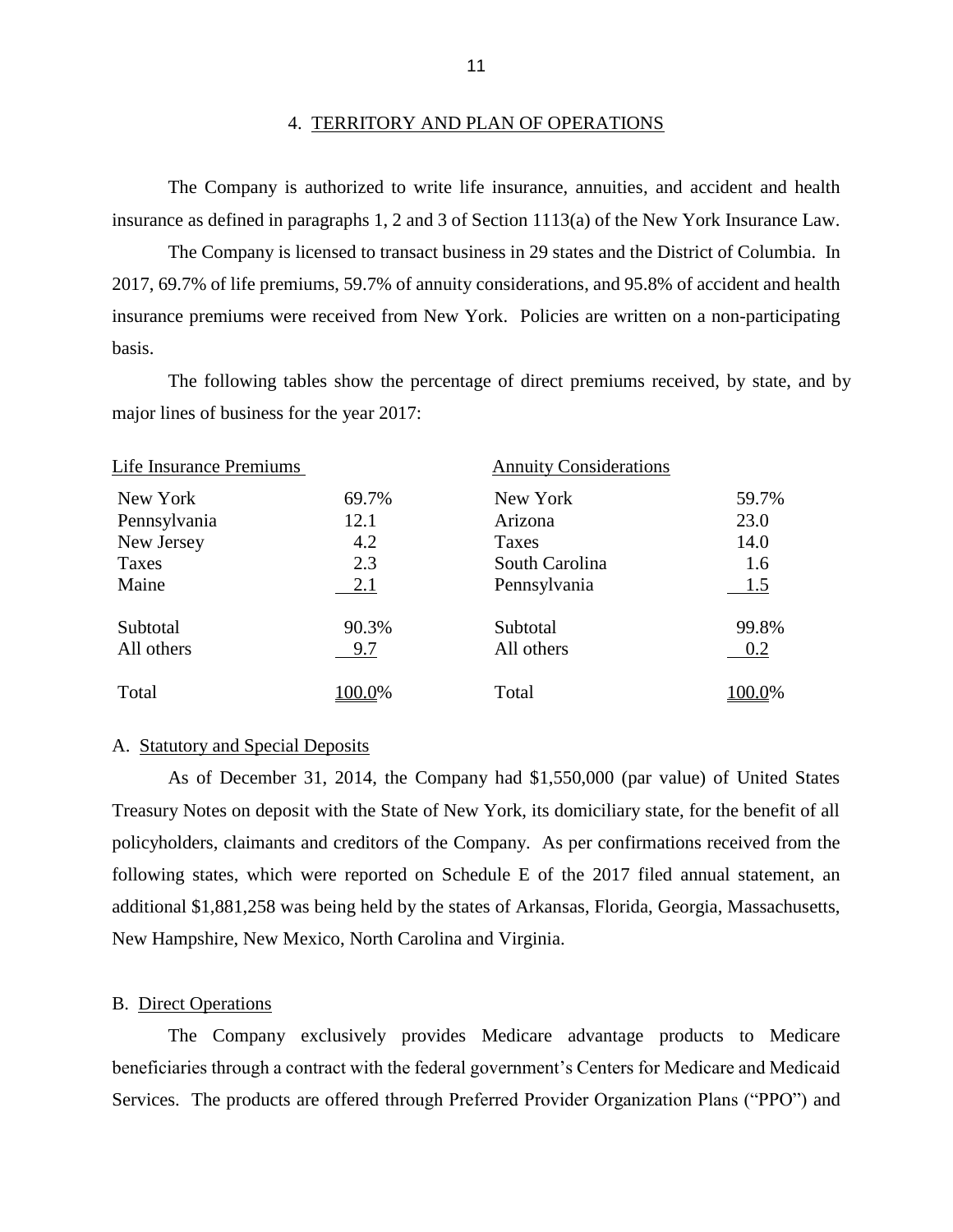Private Fee-for-Service Plans ("PFFS") in the northeast region of the United States, specifically in upstate New York and Maine. The PPO plans are built around a contracted network of providers and provide basic Medicare covered benefits with reduced member cost sharing and additional supplemental benefits, including defined prescription drug benefits. The PFFS plans provide enhanced health care benefits, compared to traditional Medicare, subject to cost sharing and other limitations. The PFFS plans have limited provider network restrictions, which allow the members more flexibility in the delivery of their health care services than other Medicare advantage plans.

The Company stopped marketing and selling its Medicare supplement insurance products, ordinary life insurance product, fixed annuities, and other accident and health products on June 1, 2012, including long term care and major medical .

#### C. Reinsurance

As of December 31, 2017, the Company had reinsurance treaties in effect with 14 companies, of which 10 were authorized or accredited. The Company's life and accident and health business is reinsured on a coinsurance, modified-coinsurance, yearly renewable term and other basis. Reinsurance is provided on an automatic basis.

Effective July 1, 2016, the Company entered into a ceded reinsurance agreement with Constitution Life , a former affiliate. Under this agreement, Constitution Life agreed to assume, on a 100% coinsurance basis, all the Company's net insurance liabilities on all life and accident and health insurance policies, regardless of whether the liabilities were direct or assumed. Constitution Life's obligations under this treaty are secured by funds withheld, which are deposited into a custodial account under the Company's control at Wilmington Trust, N.A.

The total face amount of life insurance ceded as of December 31, 2017, was \$255,028,159, which represents 100% of the total face amount of life insurance in force. Reserve credit taken for reinsurance ceded to and reinsurance recoverables from unauthorized companies, totaling \$109,442,767, was supported by letters of credit, a trust agreement, funds withheld, and other miscellaneous balances.

As of December 31, 2017, the total face amount of life insurance assumed was \$7,373,097, and the total amount of accident and health insurance premiums assumed was \$133,867.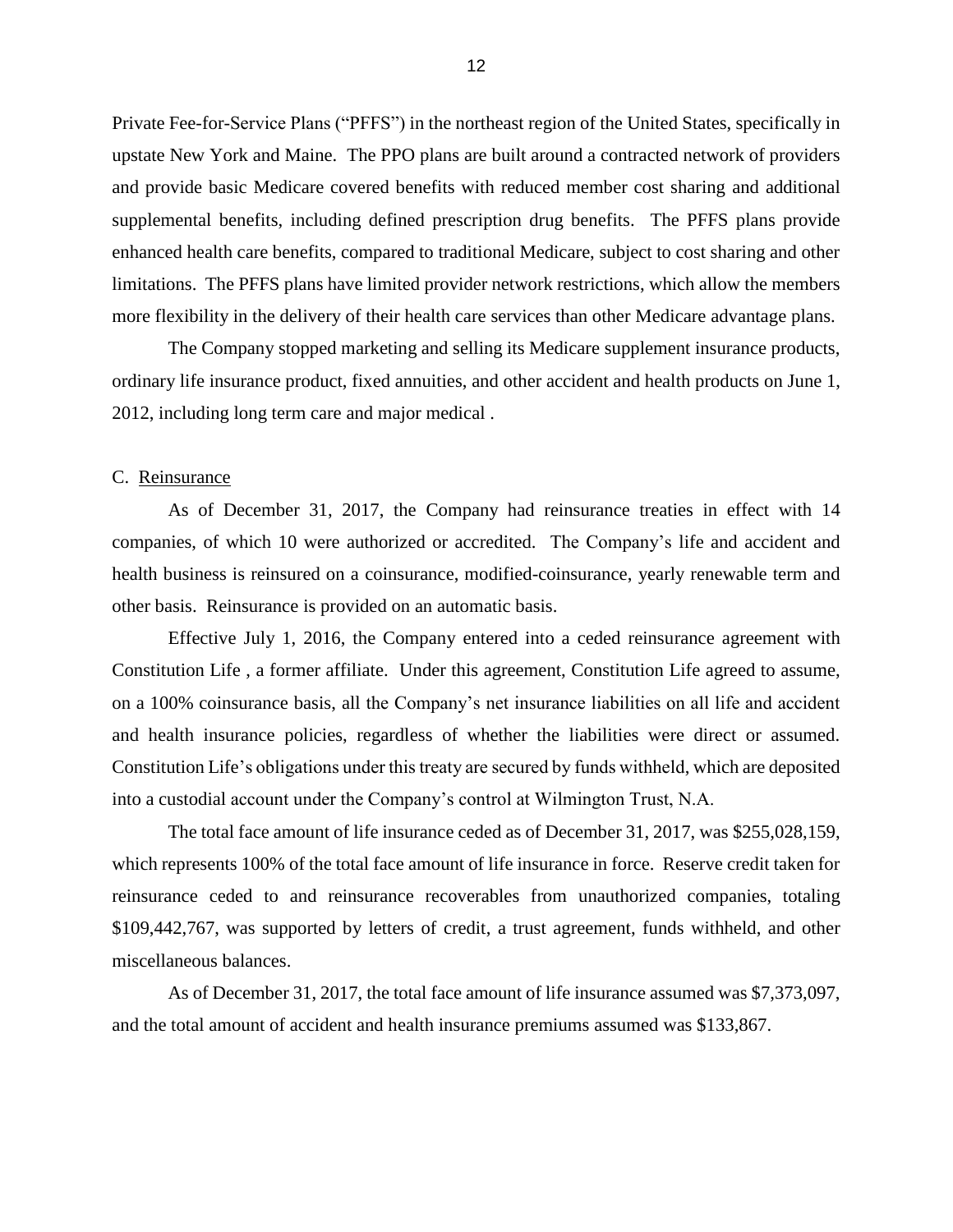#### 5. SIGNIFICANT OPERATING RESULTS

Indicated below is significant information concerning the operations of the Company during the period under examination as extracted from its filed annual statements. Failure of items to add to the totals shown in any table in this report is due to rounding.

The following table indicates the Company's financial growth (decline) during the period under review:

|                                             | December 31,<br>2014 | December 31,<br>2017 | Increase<br>(Decrease) |
|---------------------------------------------|----------------------|----------------------|------------------------|
| Admitted assets                             | \$227,682,737        | \$222,941,730        | (4,741,007)<br>SS.     |
| Liabilities                                 | \$111,289,840        | \$120,864,498        | \$9,574,658            |
| Common capital stock                        | \$<br>2,500,050      | 2,500,050<br>\$.     | S                      |
| Gross paid in and contributed surplus       | 94,466,497           | 94,466,497           |                        |
| Estimated ACA industry fee (following year) | 7,200,000            | 9,771,352            | 2,571,352              |
| Unassigned funds (surplus)                  | 12,226,349           | (4,660,667)          | (16,887,016)           |
| Total capital and surplus                   | \$116,392,896        | \$102,077,232        | \$(14,315,664)         |
| Total liabilities, capital and surplus      | \$227,682,737        | \$222,941,730        | (4,741,007)            |

The Company's invested assets as of December 31, 2017, comprised mainly bonds (89.5%), cash and short-term investments (7.9%), and stocks (2.5%).

The Company's entire bond portfolio, as of December 31, 2017, was composed of investment grade obligations.

The following has been extracted from the Exhibits of Accident and Health Insurance in the filed annual statements for each of the years under review:

|                                                                                                  | Ordinary                   |                               |                  |
|--------------------------------------------------------------------------------------------------|----------------------------|-------------------------------|------------------|
|                                                                                                  | 2015                       | 2016                          | 2017             |
| Outstanding, end of previous year<br>Issued during the year<br>Other net changes during the year | 56,922<br>6,145<br>(5,957) | 57,110<br>10,917<br>(22, 649) | 45,378<br>12,504 |
| Outstanding, end of current year                                                                 |                            |                               |                  |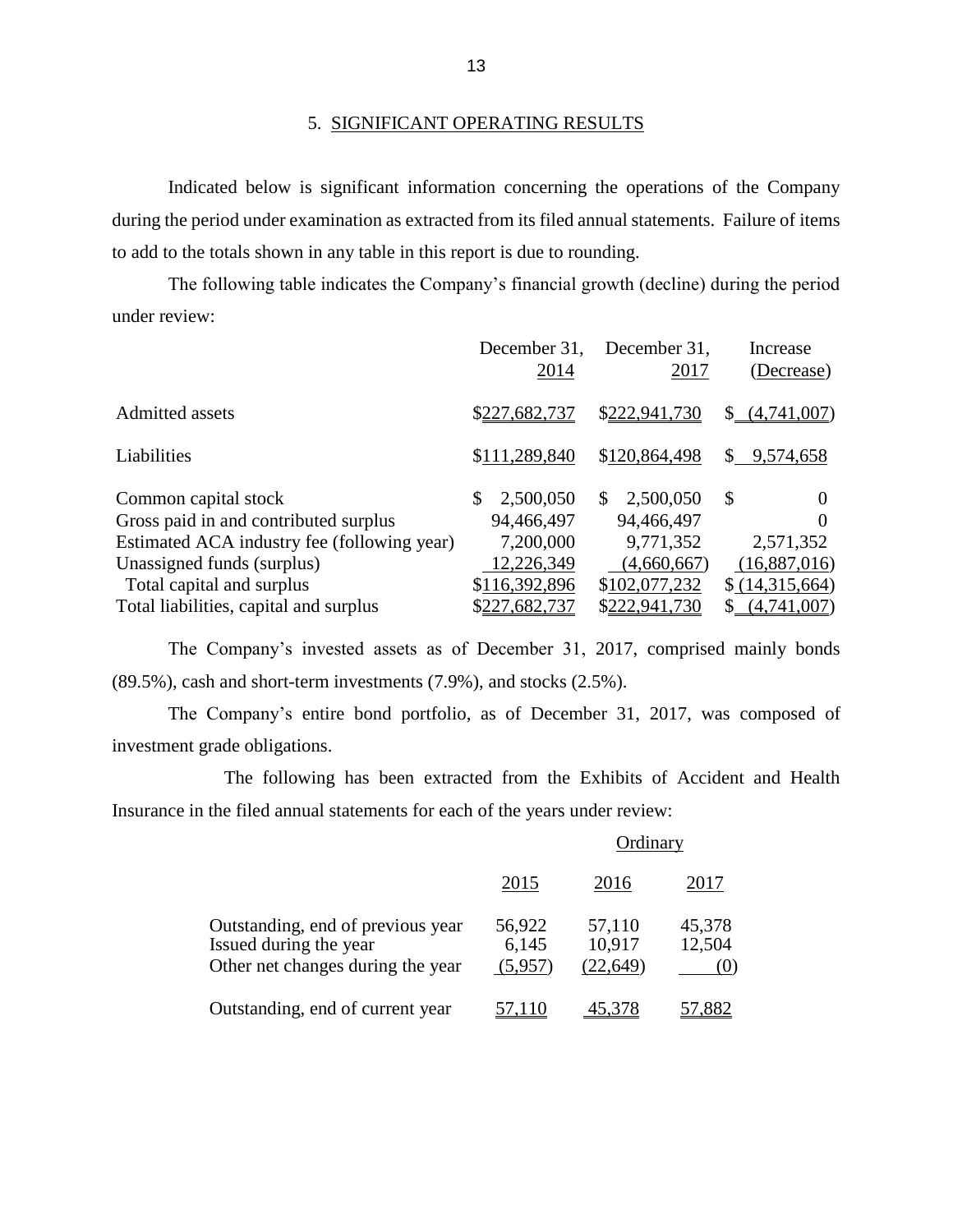The following is the net gain (loss) from operations by line of business after federal income taxes but before realized capital gains (losses) reported for each of the years under examination in the Company's filed annual statements:

|                                                     | 2015                                           | 2016                          | 2017                                   |
|-----------------------------------------------------|------------------------------------------------|-------------------------------|----------------------------------------|
| Ordinary:<br>Life insurance<br>Individual annuities | \$<br>322,560<br>6,261                         | \$<br>(425, 604)<br>9,245     | \$<br>542,361<br>3,386                 |
| Total ordinary                                      | \$<br>328,821                                  | \$<br>(416,359)               | \$<br>545,747                          |
| Accident and health:<br>Group<br>Credit<br>Other    | \$<br>(146, 019)<br>$\Omega$<br>(13, 197, 463) | \$<br>(41, 872)<br>10,512,590 | \$1,465,536<br>$\theta$<br>(8,475,305) |
| Total accident and health                           | \$(13,343,482)                                 | \$10,470,718                  | \$(7,009,769)                          |
| Total                                               | \$(13,014,660)                                 | \$10,054,359                  | $$$ (6,464,021)                        |

The net loss from operations in the ordinary life insurance business in 2016 resulted from the 100% coinsurance agreement with Constitution Life. The increase in net gain from operations in 2017 was due to increased commissions and expense allowances on reinsurance ceded.

The net gain from operations in the group accident and health business during the examination period resulted primarily from the Medicare advantage business, driven by net operating gains from the PFFS plans and offset by net operating losses from the PPO plans.

The increase in net gain from operations in the other accident and health line of business in 2016 was due to increased Medicare advantage membership resulting in higher premiums. The loss experienced in 2017 was driven by the increase to the Medicare reserve margin. The Company, prior to WellCare's acquisition of Universal American, had established a reserve margin of 5% compared with the 9.5% margin established by WellCare for its entities. The margin increase resulted in the Company experiencing an 88.2% medical loss ratio.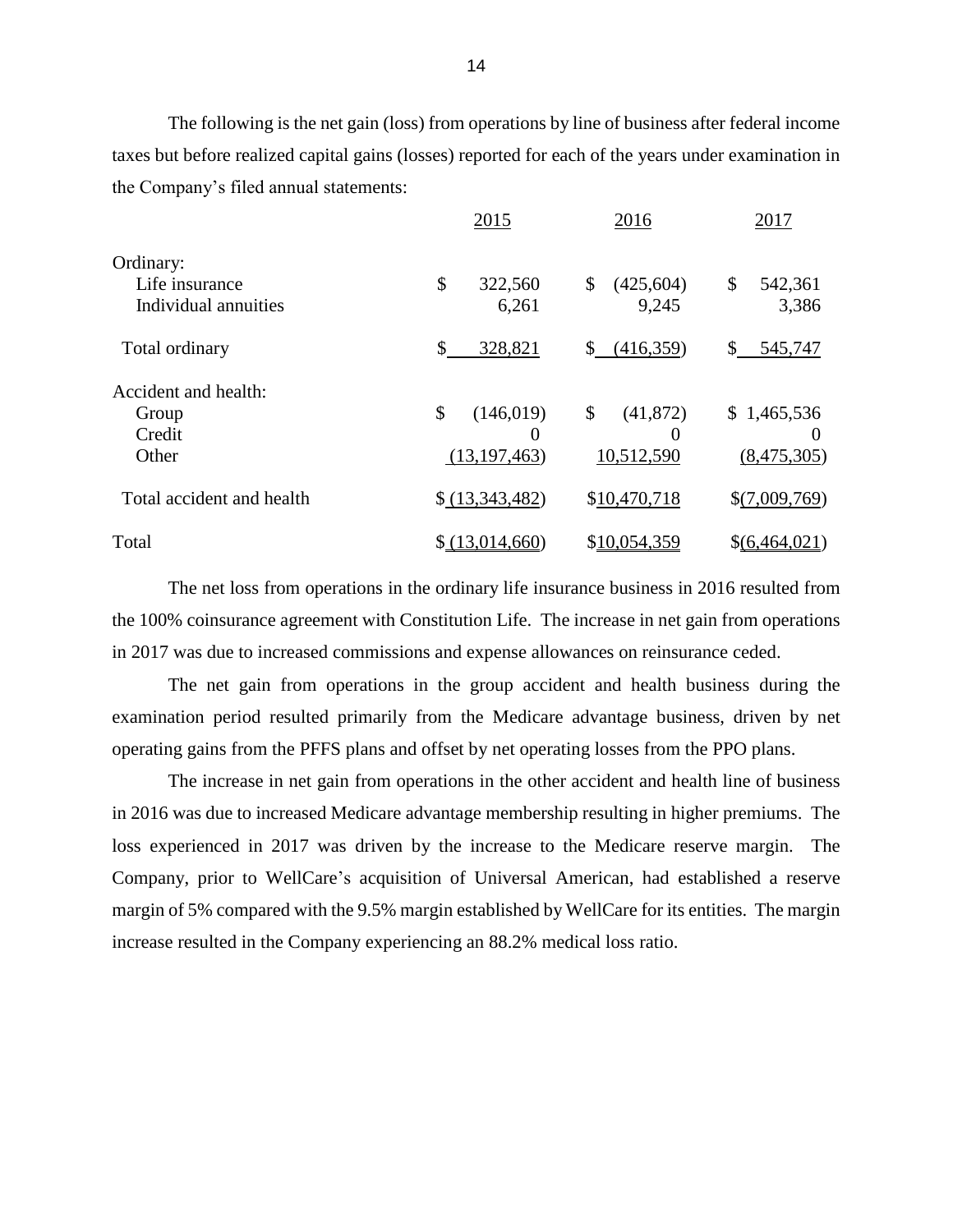The following ratios, applicable to the accident and health business of the Company, have been extracted from Schedule H for each of the indicated years:

|                                                          | 2015                          | 2016                         | 2017                          |
|----------------------------------------------------------|-------------------------------|------------------------------|-------------------------------|
| Premiums earned                                          | 100.0%                        | 100.0%                       | 100.0%                        |
| <b>Incurred losses</b><br>Commissions<br><b>Expenses</b> | 91.3<br>3.0<br>11.7<br>106.0% | 83.6<br>3.4<br>12.0<br>99.0% | 89.6<br>2.1<br>11.2<br>102.9% |
| Underwriting results                                     | <u>(6.0)%</u>                 | 1.0%                         | $)\%$<br>(2.9)                |

Underwriting results improved in 2016 because of the decrease in incurred losses that was driven by improved morbidity. The increase in incurred losses in 2017 resulted from the increased Medicare margins under the operations of WellCare as opposed to those used prior to WellCare's acquisition of Universal American.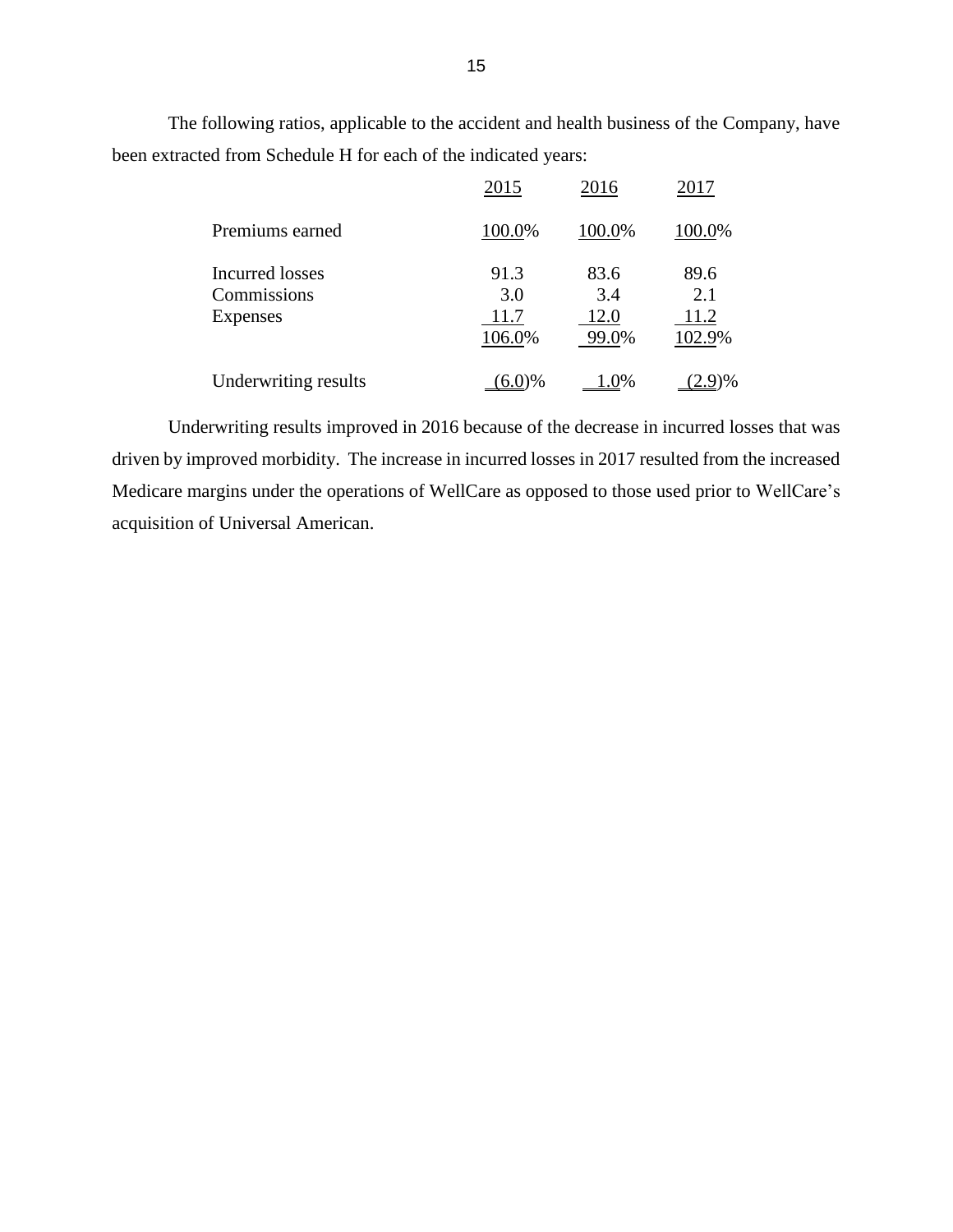#### 6. FINANCIAL STATEMENTS

The following statements show the assets, liabilities, capital and surplus as of December 31, 2017, as contained in the Company's 2017 filed annual statement, a condensed summary of operations and a reconciliation of the capital and surplus account for each of the years under review. The examiner's review of a sample of transactions did not reveal any differences which materially affected the Company's financial condition as presented in its financial statements contained in the December 31, 2017, filed annual statement.

#### A. Independent Accountants

The firm of Deloitte & Touche LLP was retained by the Company to audit the Company's combined statutory basis statements of financial position as of December 31 of each year in the examination period, and the related statutory-basis statements of operations, capital and surplus, and cash flows for the years then ended.

Deloitte & Touche LLP concluded that the statutory financial statements presented fairly, in all material respects, the financial position of the Company at the respective audit dates. Balances reported in these audited financial statements were reconciled to the corresponding years' annual statements with no discrepancies noted.

#### B. Net Admitted Assets

| <b>Bonds</b>                                                            | \$150,725,428 |
|-------------------------------------------------------------------------|---------------|
| Stocks:                                                                 |               |
| Preferred stocks                                                        | 4,255,000     |
| Cash, cash equivalents and short term investments                       | 13,366,558    |
| Investment income due and accrued                                       | 1,392,089     |
| Premiums and considerations:                                            |               |
| Uncollected premiums and agents' balances in the course of collection   | 24, 262, 789  |
| Accrued retrospective premiums                                          | 20,600        |
| Other amounts receivable under reinsurance contracts                    | 632,275       |
| Current federal and foreign income tax recoverable and interest thereon | 13,732,670    |
| Net deferred tax asset                                                  | 2,325,744     |
| Guaranty funds receivable or on deposit                                 | 233,683       |
| Receivables from parent, subsidiaries and affiliates                    | 954,787       |
| Health care and other amounts receivable                                | 10,695,696    |
| State taxes recoverable                                                 | 344,411       |
| Total admitted assets                                                   | \$222,941,730 |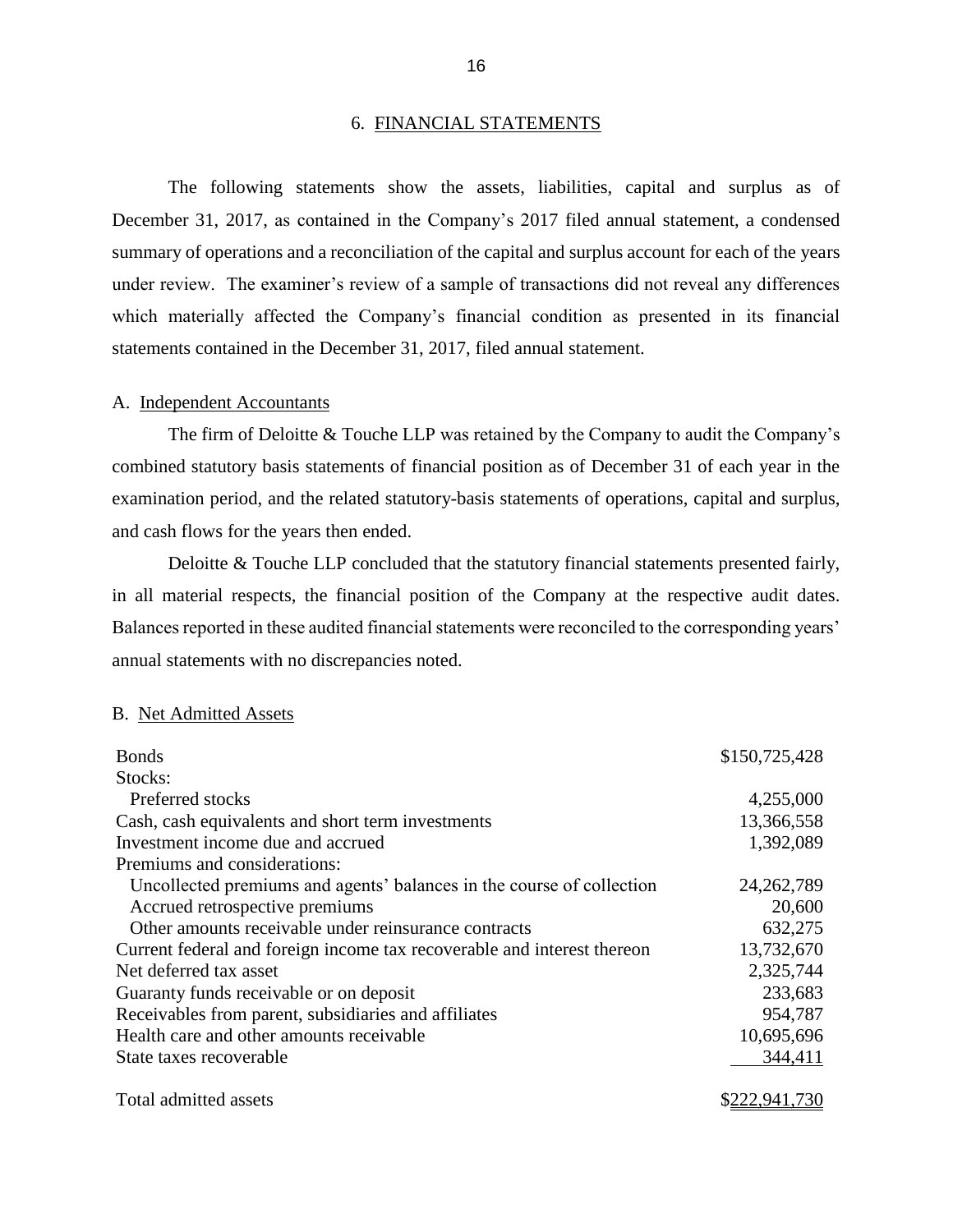# C. Liabilities, Capital and Surplus

| Contract claims: Accident and health                                    | \$55,613,652  |
|-------------------------------------------------------------------------|---------------|
| Premiums and annuity considerations for life and accident and health    |               |
| contracts received in advance                                           | 147,203       |
| Contract liabilities not included elsewhere:                            |               |
| Other amounts payable on reinsurance                                    | 2,066,047     |
| Interest maintenance reserve                                            | 285,556       |
| Commissions to agents due or accrued                                    | 129,561       |
| General expenses due or accrued                                         | 4,847,368     |
| Taxes, licenses and fees due or accrued, excluding federal income taxes | 236,219       |
| Remittances and items not allocated                                     | 1,149,020     |
| Miscellaneous liabilities:                                              |               |
| Asset valuation reserve                                                 | 795,572       |
| Payable to parent, subsidiaries and affiliates                          | 5,841,248     |
| Liability for amounts held under uninsured accident and health plans    | 4,742,994     |
| Funds held under coinsurance                                            | 44,959,495    |
| Payable for securities                                                  | 48,173        |
| Unclaimed property payable                                              | 2,390         |
| <b>Total liabilities</b>                                                | \$120,864,498 |
| Common capital stock                                                    | 2,500,050     |
| Gross paid in and contributed surplus                                   | 94,466,497    |
| Estimated ACA industry fee (following year)                             | 9,771,352     |
| Unassigned funds (surplus)                                              | (4,660,667)   |
| Surplus                                                                 | \$99,577,182  |
| Total capital and surplus                                               | \$102,077,232 |
| Total liabilities, capital and surplus                                  | \$222,941,730 |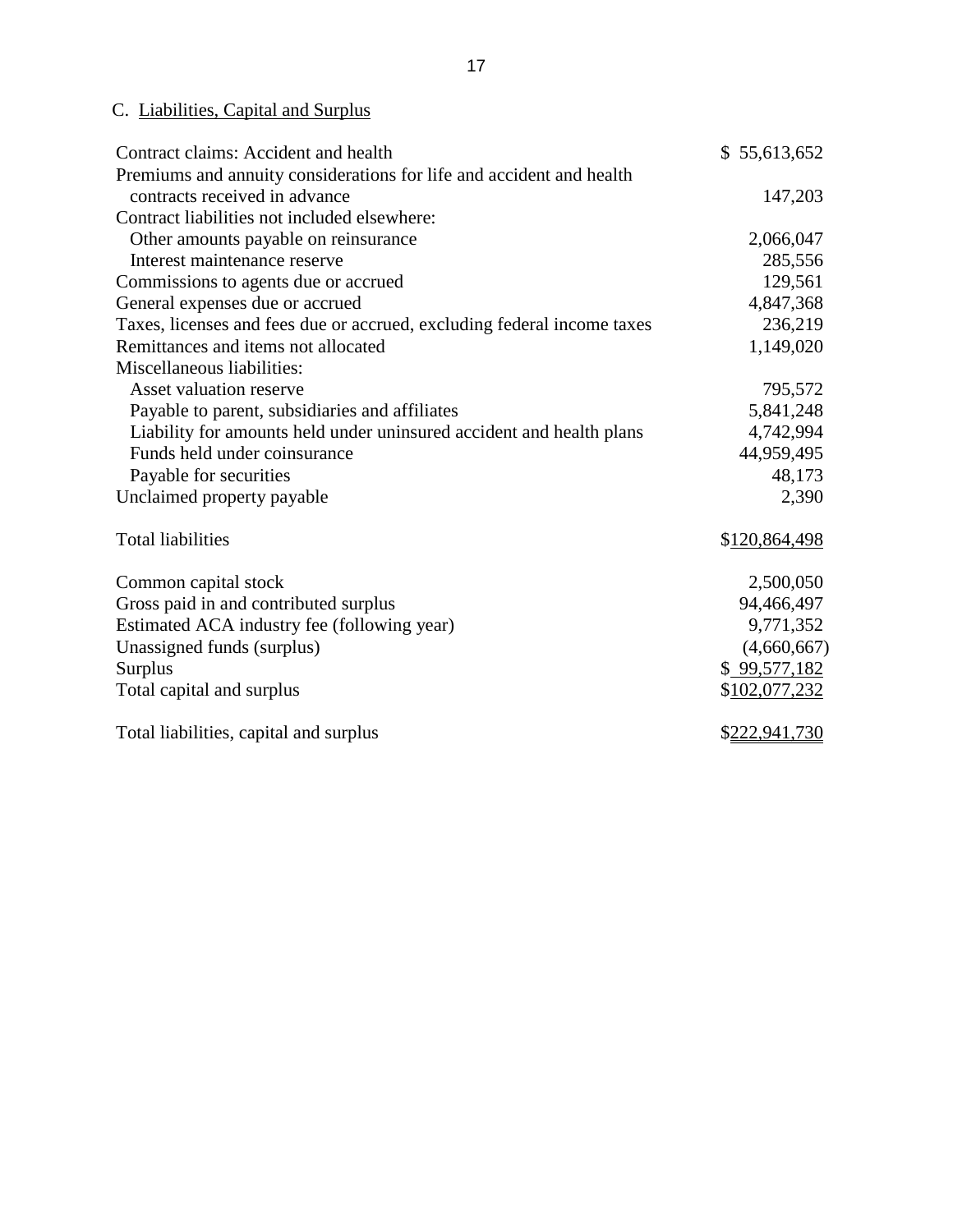#### D. Condensed Summary of Operations

|                                           | 2015             | 2016                      | 2017              |
|-------------------------------------------|------------------|---------------------------|-------------------|
| Premiums and considerations               | \$420,833,716    | \$463,892,563             | \$535,670,113     |
| Investment income                         | 7,145,538        | 5,673,767                 | 3,978,614         |
| Commissions and expense allowances on     |                  |                           |                   |
| reinsurance ceded                         | 2,067,056        | (837, 454)                | 6,383,289         |
| Miscellaneous income                      | 8,972            | 59,742                    | 114,905           |
| Total income                              | \$430,055,282    | \$468,788,618             | \$546,146,921     |
| Benefit payments                          | \$373,128,126    | \$430,391,130             | \$472,508,258     |
| Increase in reserves                      | 1,827,747        | (49, 857, 292)            | $\theta$          |
| Commissions                               | 14,318,332       | 14,705,168                | 15,882,205        |
| General expenses and taxes                | 58,944,988       | 64,186,635                | 68,671,850        |
| Increase in loading on deferred and       |                  |                           |                   |
| uncollected premiums                      | (46, 044)        | (535,963)                 | $\theta$          |
| <b>Total deductions</b>                   | \$448,173,149    | \$458,889,678             | \$557,062,313     |
| Net gain (loss)                           | \$(18, 117, 867) | $\mathbb{S}$<br>9,898,940 | \$(10,915,392)    |
| Federal and foreign income taxes incurred | (5,103,209)      | (155, 419)                | (4,451,371)       |
| Net gain (loss) from operations           |                  |                           |                   |
| before net realized capital gains         | \$(13,014,658)   | \$10,054,359              | (6,464,021)<br>S. |
| Net realized capital gains (losses)       | 58,109           | (9,543)                   | (106, 335)        |
| Net income                                | \$ (12,956,551)  | \$10,044,816              | \$ (6,570,356)    |

The increase in premiums and considerations in 2016 was driven by higher Medicare advantage plan membership, which grew from 40,433 members to 45,372 from 2015 to 2016. Membership continued to increase in 2017 resulting in an even more increase premiums.

The increase in benefit payments in 2016 was driven by higher Medicare advantage plan membership. The increase in 2017 was primarily due to a continual increase in membership, resulting in a higher medical benefits ratio ("MBR") of 88.2% in 2017 compared with 82.8% in 2016. The MBR increase was primarily driven by a higher margin for adverse experience.

The changes in reserves in 2016 and 2017 were due to the ceding of the Company's traditional life and accident and health reserves to Constitutional Life on a 100% coinsurance basis.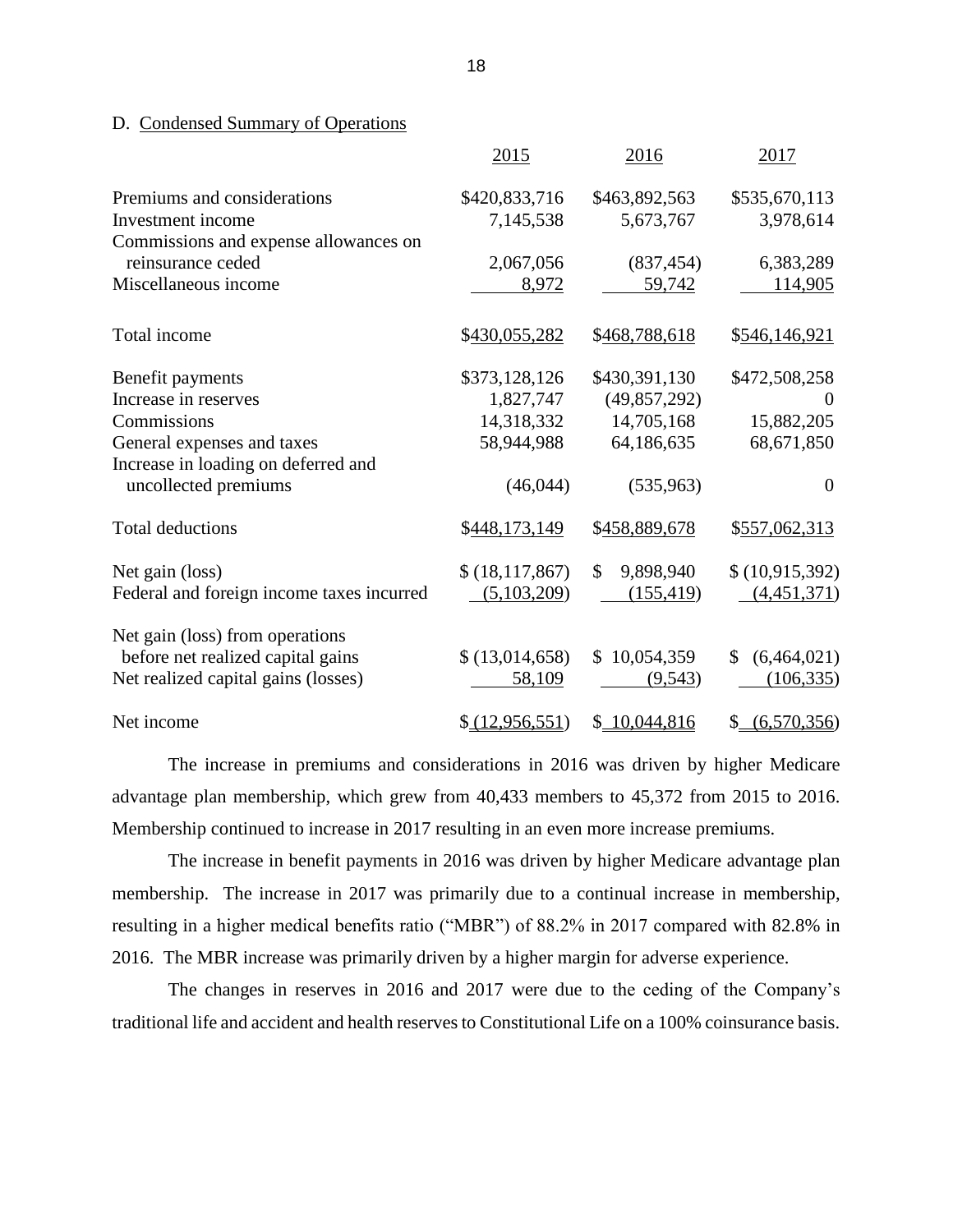# E. Capital and Surplus Account

|                                                 | 2015           | 2016          | 2017           |
|-------------------------------------------------|----------------|---------------|----------------|
| Capital and surplus, December 31, prior year    | \$116,392,896  | \$101,341,592 | \$109,306,627  |
| Net income                                      | \$(12,956,551) | \$10,044,816  | \$ (6,570,356) |
| Change in net unrealized capital gains (losses) |                | $\theta$      | 253,240        |
| Change in net deferred income tax               | (671, 964)     | (5,410,472)   | (2,522,070)    |
| Change in non-admitted assets and related       |                |               |                |
| items                                           | (1,112,952)    | 2,740,318     | 2,310,423      |
| Change in asset valuation reserve               | (57,073)       | 843,139       | 54,882         |
| Change in deferred ceding allowance             | (252,764)      | (252, 765)    | (252,764)      |
| Interest maintenance reserve adjustment         |                | $\theta$      | (410, 412)     |
| Prior period adjustment                         |                | $\theta$      | (92, 338)      |
| Net change in capital and surplus for the year  | (15,051,304)   | 7,965,035     | 7,229,395)     |
| Capital and surplus, December 31, current year  | \$101,341,592  | \$109,306,627 | \$102,077,232  |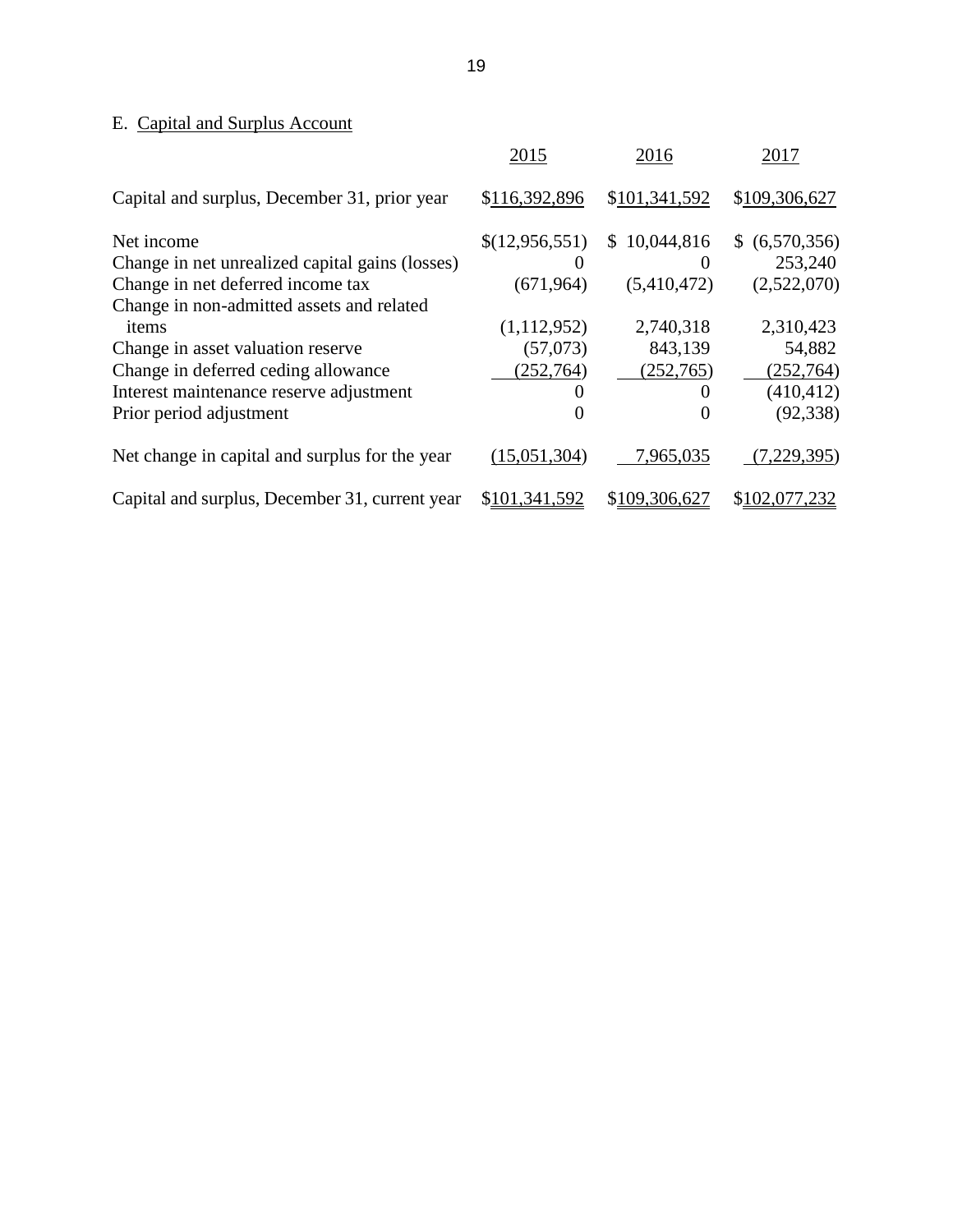#### 7. SUBSEQUENT EVENTS

On March 27, 2019, WellCare entered into an agreement and a plan of merger (the "Merger Agreement") with Centene Corporation ("Centene"), a Delaware corporation; Wellington Merger Sub I, Inc. ("Merger Sub I") and Wellington Merger Sub II, Inc. ("Merger Sub II"), a Delaware corporations and direct, wholly owned subsidiaries of Centene. Pursuant to the Merger Agreement, subject to the terms and conditions thereof, Centene will acquire all of the outstanding shares of WellCare through a series of transactions: (1) First, Merger Sub I will merge with and into WellCare, with WellCare being surviving and the direct, wholly owned subsidiary of Centene, and (2) WellCare will then merge with and into Merger Sub II, with Merger Sub II being the surviving corporation. Subject to the terms and conditions set out in the Merger Agreement, WellCare's stockholders will receive cash and shares of Centene. The completion of the transactions under the Merger Agreement remains subject to certain closing conditions.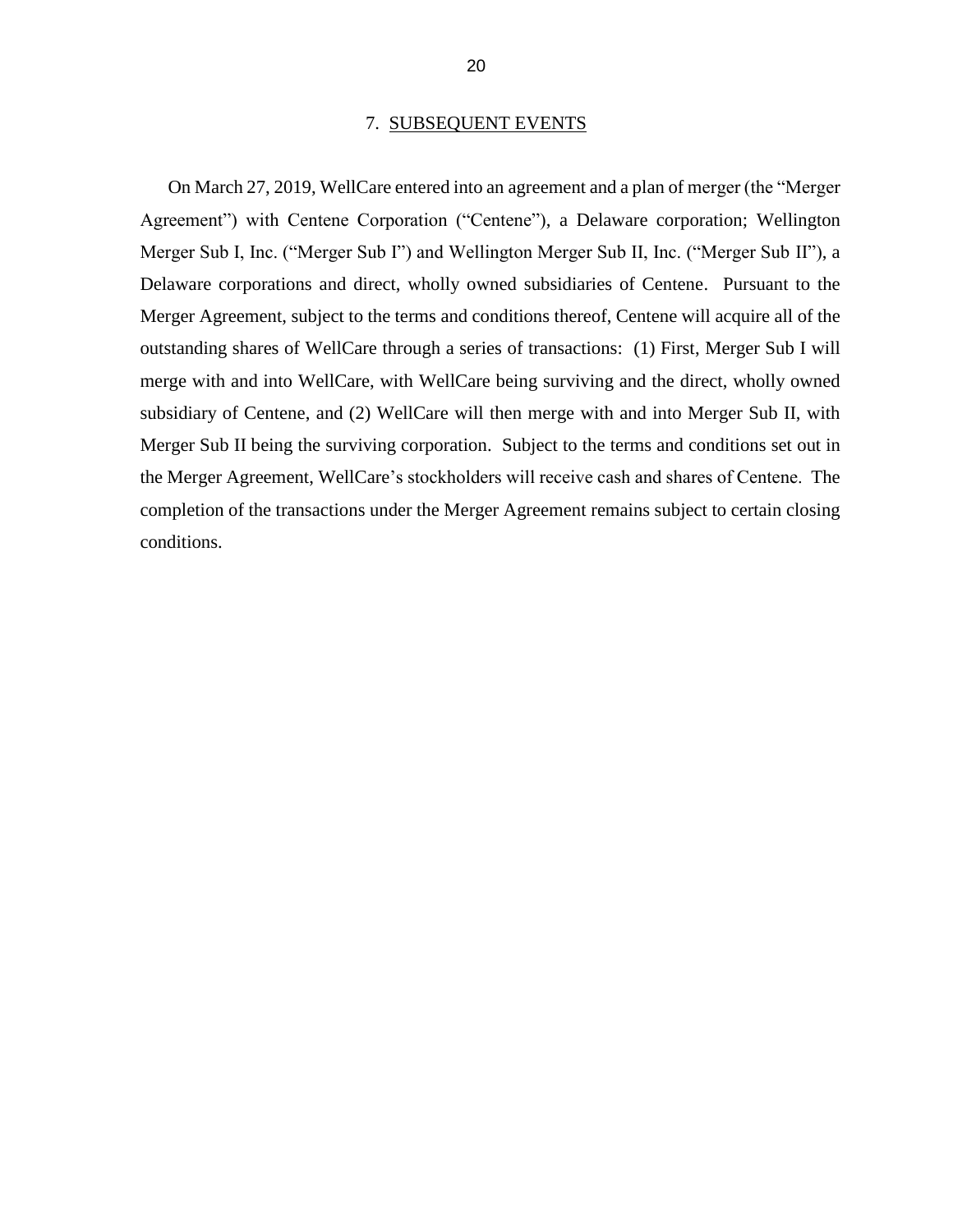Following is the financial condition recommendation contained in the prior report on examination and the subsequent action taken by the Company in response to the citation:

#### Item Description

A The examiner recommends that the Company continue to compute reserves using the assumptions and methodology as agreed upon with the Department.

> The actuarial review did not reveal any deviation from what was agreed on with the Department.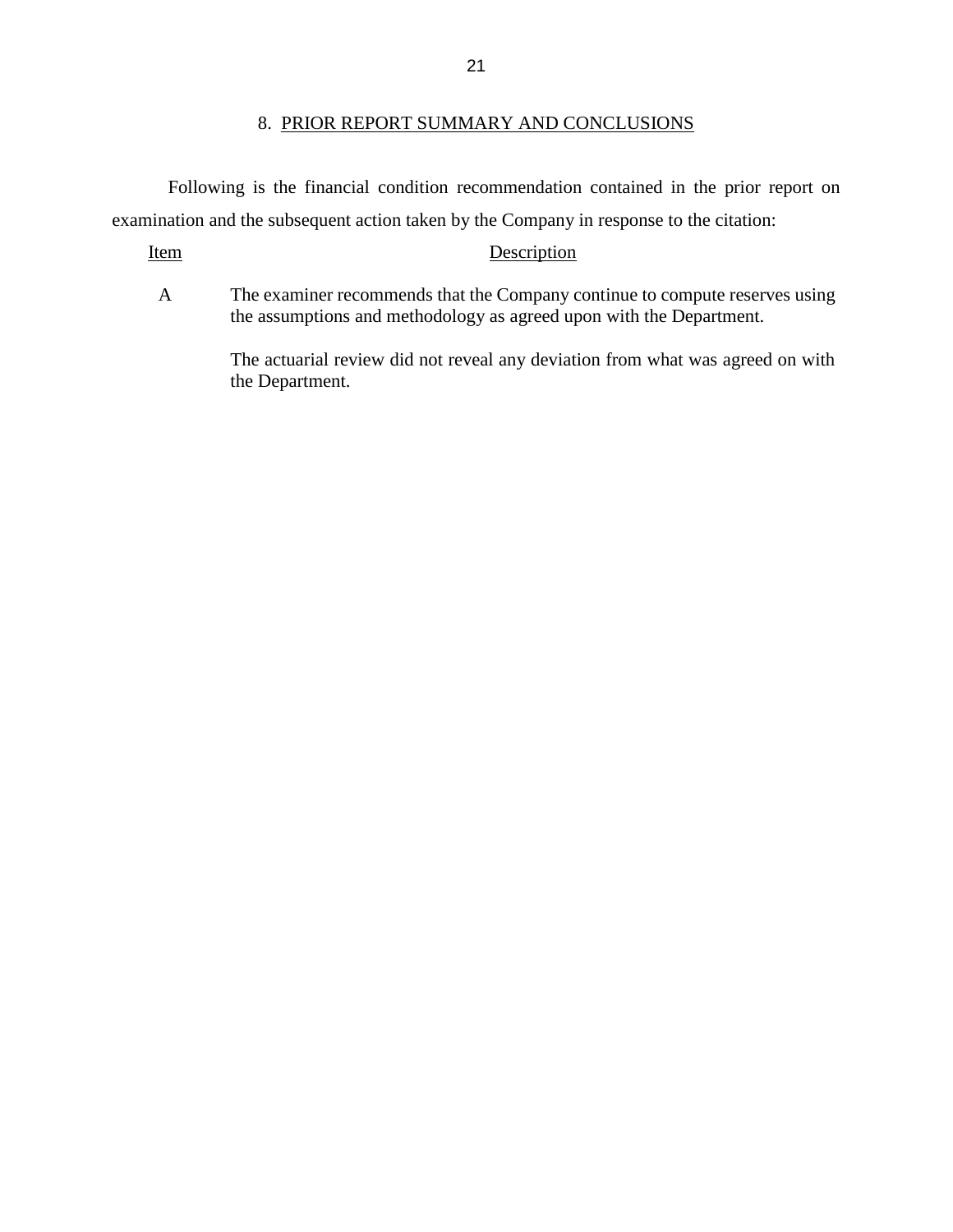Respectfully submitted,

Jest Cd

Lester C. Schott, CFE Baker Tilly Virchow Krause, LLP

STATE OF NEW YORK ) Mary land<br>
SS:<br>
COUNTY OF NEW YORK ) Baltimore County

Lester C. Schott, being duly sworn, deposes and says that the foregoing report, subscribed by him, is true to the best of his knowledge and belief.

Lest Cochott

Lester C. Schott

Subscribed and sworn to before me  $_$  day of  $May \ 200$ this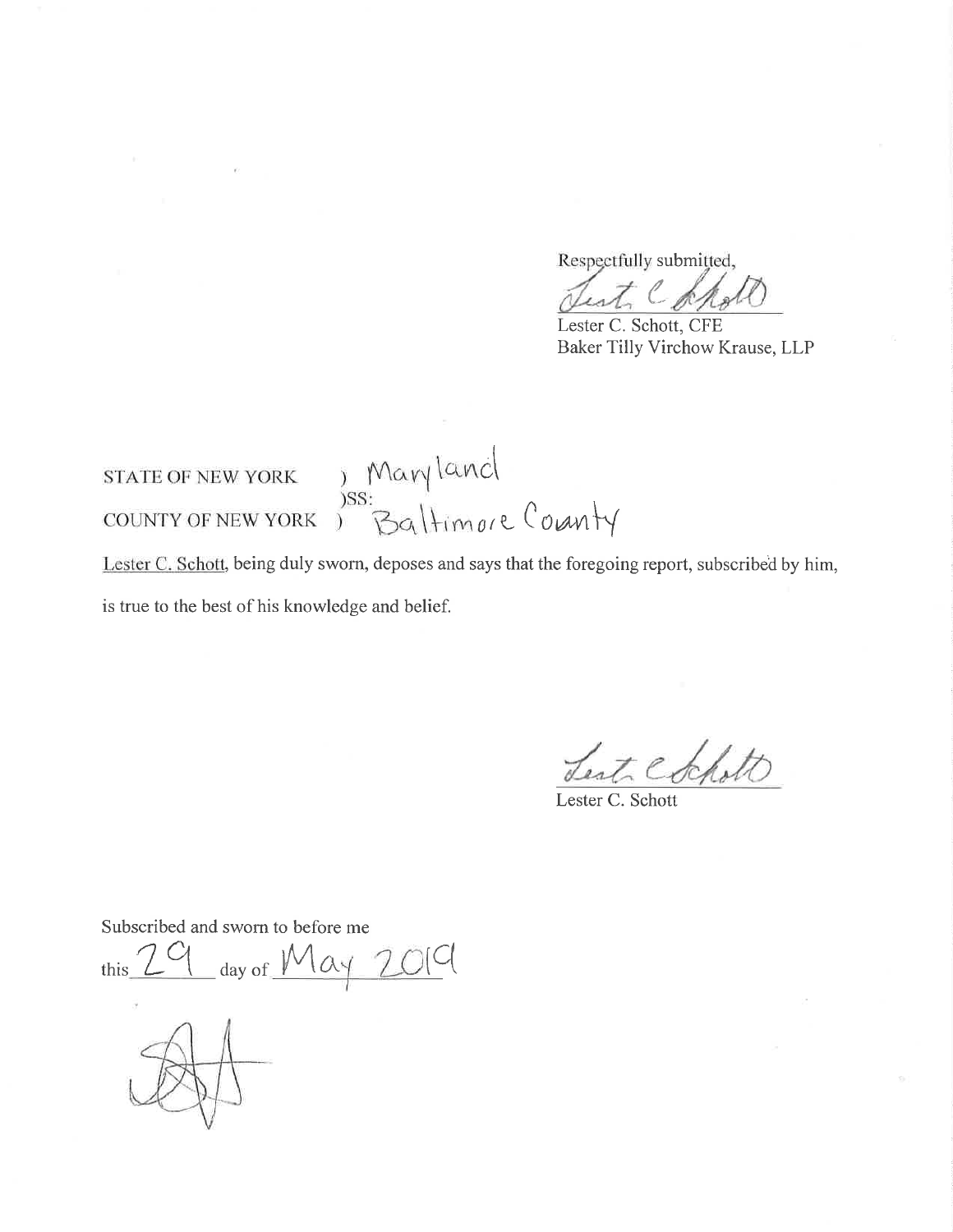Respectfully submitted,

| $\sqrt{s}$                   |
|------------------------------|
| Courtney Williams            |
| Principal Insurance Examiner |

# STATE OF NEW YORK )  $)$ SS: COUNTY OF NEW YORK )

Courtney Williams, being duly sworn, deposes and says that the foregoing report, subscribed by him is true to the best of his knowledge and belief.

> $\sqrt{s/}$ Courtney Williams

Subscribed and sworn to before me

this day of